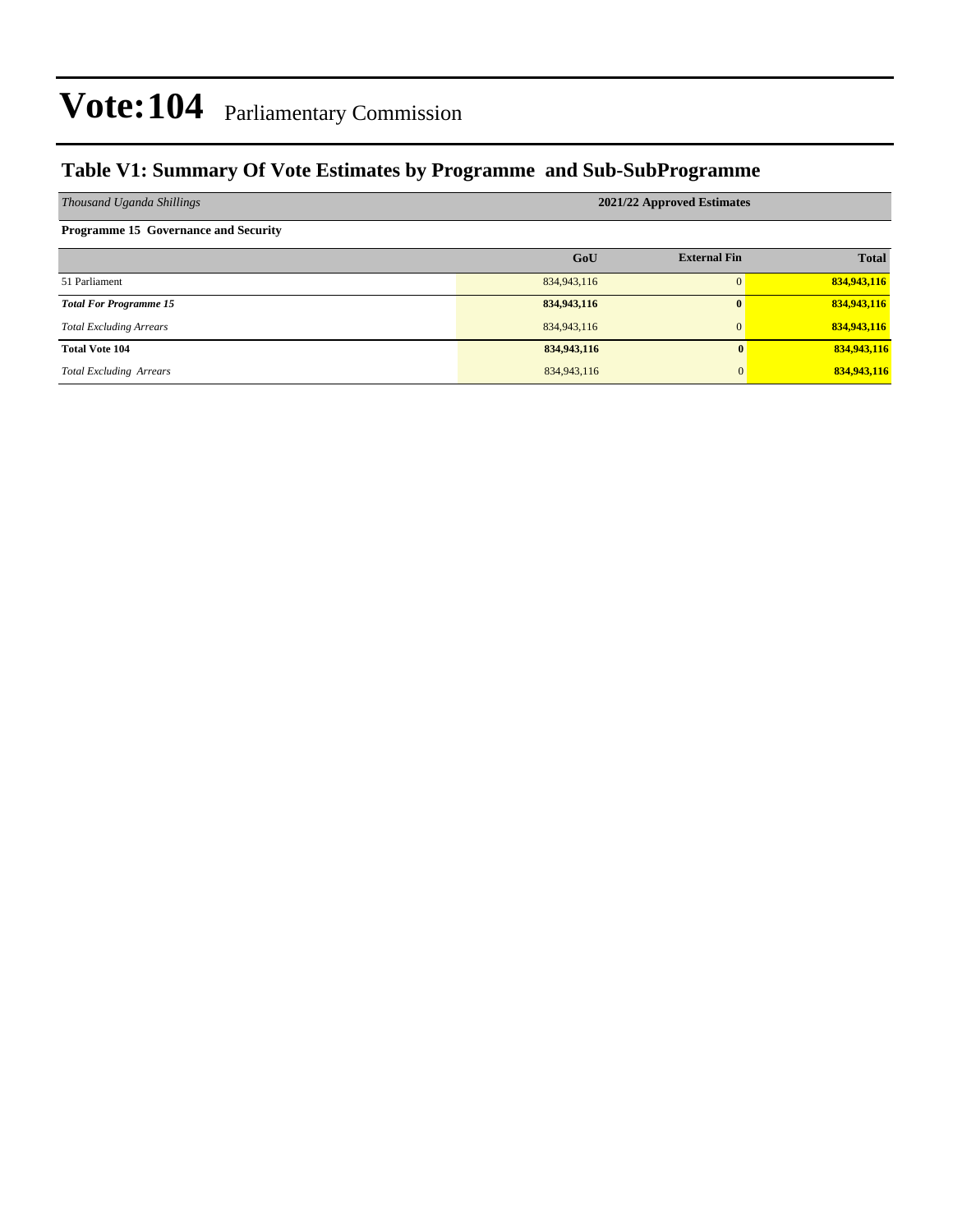### **Table V2: Summary Of Vote Estimates by Sub-SubProgramme,Department and Project**

| Thousand Uganda Shillings                                               |                  | 2020/21 Approved Budget |                  |              | 2021/22 Approved Estimates |                               |              |  |
|-------------------------------------------------------------------------|------------------|-------------------------|------------------|--------------|----------------------------|-------------------------------|--------------|--|
| <b>Sub-SubProgramme 51 Parliament</b>                                   |                  |                         |                  |              |                            |                               |              |  |
| <b>Recurrent Budget Estimates</b>                                       | <b>Wage</b>      | Non-Wage                | <b>AIA</b>       | <b>Total</b> | <b>Wage</b>                | Non-Wage                      | <b>Total</b> |  |
| 01 Headquarters                                                         | 30,212,231       | 95,511,144              | $\boldsymbol{0}$ | 125,723,376  | 33,787,000                 | 117,389,770                   | 151,176,769  |  |
| 02 Members of Parliament                                                | 56,720,617       | 344,022,473             | $\boldsymbol{0}$ | 400,743,090  | 74,470,284                 | 360,784,105                   | 435,254,389  |  |
| 03 Office of the Speaker                                                | $\boldsymbol{0}$ | 4,432,316               | $\boldsymbol{0}$ | 4,432,316    | $\boldsymbol{0}$           | 3,933,464                     | 3,933,464    |  |
| 04 Office of the Deputy Speaker                                         | $\boldsymbol{0}$ | 2,768,478               | $\boldsymbol{0}$ | 2,768,478    | $\mathbf{0}$               | 3,008,632                     | 3,008,632    |  |
| 05 Parliamentary Commission Secretariat                                 | $\boldsymbol{0}$ | 4,721,987               | $\boldsymbol{0}$ | 4,721,987    | $\mathbf{0}$               | 4,696,987                     | 4,696,987    |  |
| 06 Leader of the Opposition                                             | $\boldsymbol{0}$ | 3,089,779               | $\boldsymbol{0}$ | 3,089,779    | $\mathbf{0}$               | 3,011,779                     | 3,011,779    |  |
| 07 Department of Clerks                                                 | 0                | 1,647,430               | $\boldsymbol{0}$ | 1,647,430    | $\mathbf{0}$               | 1,647,430                     | 1,647,430    |  |
| 08 Department of Finance and Administration                             | $\boldsymbol{0}$ | 2,079,284               | $\boldsymbol{0}$ | 2,079,284    | $\mathbf{0}$               | 2,079,284                     | 2,079,284    |  |
| 09 Department of Library and Research                                   | $\boldsymbol{0}$ | 1,242,971               | $\boldsymbol{0}$ | 1,242,971    | $\mathbf{0}$               | 1,242,971                     | 1,242,971    |  |
| 10 Department of Legal and Legislative Services                         | $\boldsymbol{0}$ | 1,220,873               | $\boldsymbol{0}$ | 1,220,873    | $\mathbf{0}$               | 1,220,873                     | 1,220,873    |  |
| 11 Department of Sergeant-At-Arms                                       | $\boldsymbol{0}$ | 5,270,397               | $\boldsymbol{0}$ | 5,270,397    | $\mathbf{0}$               | 5,270,397                     | 5,270,397    |  |
| 12 Department of Official Report                                        | 0                | 2,129,297               | $\boldsymbol{0}$ | 2,129,297    | $\mathbf{0}$               | 1,909,837                     | 1,909,837    |  |
| 13 Parliamentary Budget Office                                          | $\boldsymbol{0}$ | 1,206,771               | $\boldsymbol{0}$ | 1,206,771    | $\mathbf{0}$               | 1,164,771                     | 1,164,771    |  |
| 14 Planning and Development Coordination Office                         | $\boldsymbol{0}$ | 889,263                 | $\boldsymbol{0}$ | 889,263      | $\mathbf{0}$               | 881,263                       | 881,263      |  |
| 15 Information and Communications Technology                            | $\boldsymbol{0}$ | 2,859,243               | $\boldsymbol{0}$ | 2,859,243    | $\mathbf{0}$               | 2,859,243                     | 2,859,243    |  |
| 16 Human Resources Department                                           | $\boldsymbol{0}$ | 1,643,057               | $\boldsymbol{0}$ | 1,643,057    | $\mathbf{0}$               | 1,643,057                     | 1,643,057    |  |
| 17 Public Relations Office                                              | $\boldsymbol{0}$ | 6,246,265               | $\boldsymbol{0}$ | 6,246,265    | $\mathbf{0}$               | 6,246,265                     | 6,246,265    |  |
| 18 Office of the Clerk to Parliament                                    | $\boldsymbol{0}$ | 1,795,506               | $\boldsymbol{0}$ | 1,795,506    | $\boldsymbol{0}$           | 1,795,506                     | 1,795,506    |  |
| 19 Internal Audit                                                       | $\boldsymbol{0}$ | 768,986                 | $\boldsymbol{0}$ | 768,986      | $\mathbf{0}$               | 768,986                       | 768,986      |  |
| 20 Parliamentary Research Services                                      | 0                | 2,208,824               | $\boldsymbol{0}$ | 2,208,824    | $\mathbf{0}$               | 2,117,924                     | 2,117,924    |  |
| 21 Administration and Transport Logistics                               | $\boldsymbol{0}$ | 5,161,441               | $\boldsymbol{0}$ | 5,161,441    | $\mathbf{0}$               | 5,161,441                     | 5,161,441    |  |
| 22 Committee Affairs                                                    | $\boldsymbol{0}$ | 23,658,197              | $\boldsymbol{0}$ | 23,658,197   | $\boldsymbol{0}$           | 18,923,125                    | 18,923,125   |  |
| 23 Office of the Leader of Government Business                          | $\boldsymbol{0}$ | 1,414,258               | $\boldsymbol{0}$ | 1,414,258    | $\mathbf{0}$               | 1,414,258                     | 1,414,258    |  |
| 24 Institute of Parliamentary Studies                                   | $\boldsymbol{0}$ | 2,393,331               | $\boldsymbol{0}$ | 2,393,331    | $\mathbf{0}$               | $\overline{0}$                | $\bf{0}$     |  |
| 25 Litigation and Compliance                                            | $\boldsymbol{0}$ | 1,823,467               | $\boldsymbol{0}$ | 1,823,467    | $\boldsymbol{0}$           | 1,823,467                     | 1,823,467    |  |
| <b>Total Recurrent Budget Estimates for Sub-</b><br><b>SubProgramme</b> | 86,932,849       | 520,205,037             | $\bf{0}$         | 607,137,886  | 108,257,284                | 550,994,832                   | 659,252,116  |  |
| <b>Development Budget Estimates</b>                                     | <b>GoU Dev't</b> | <b>External Fin</b>     | <b>AIA</b>       | <b>Total</b> |                            | <b>GoU Dev't External Fin</b> | <b>Total</b> |  |
| 0355 Rehabilitation of Parliament                                       | 65,691,000       | $\boldsymbol{0}$        | $\boldsymbol{0}$ | 65,691,000   | 175,691,000                | $\mathbf{0}$                  | 175,691,000  |  |
| <b>Total Development Budget Estimates for Sub-</b><br>SubProgramme      | 65,691,000       | $\pmb{0}$               | $\bf{0}$         | 65,691,000   | 175,691,000                | $\bf{0}$                      | 175,691,000  |  |
|                                                                         | GoU              | <b>External Fin</b>     | <b>AIA</b>       | <b>Total</b> | GoU                        | <b>External Fin</b>           | <b>Total</b> |  |
| <b>Total For Sub-SubProgramme 51</b>                                    | 672,828,886      | $\bf{0}$                | $\bf{0}$         | 672,828,886  | 834,943,116                | $\bf{0}$                      | 834,943,116  |  |
| <b>Total Excluding Arrears</b>                                          | 672,828,886      | $\boldsymbol{0}$        | $\boldsymbol{0}$ | 672,828,886  | 834,943,116                | $\mathbf{0}$                  | 834,943,116  |  |
| <b>Total Vote 104</b>                                                   | 672,828,886      | $\bf{0}$                | 0                | 672,828,886  | 834,943,116                | $\bf{0}$                      | 834,943,116  |  |
| <b>Total Excluding Arrears</b>                                          | 672,828,886      | $\boldsymbol{0}$        | $\boldsymbol{0}$ | 672,828,886  | 834,943,116                | $\mathbf{0}$                  | 834,943,116  |  |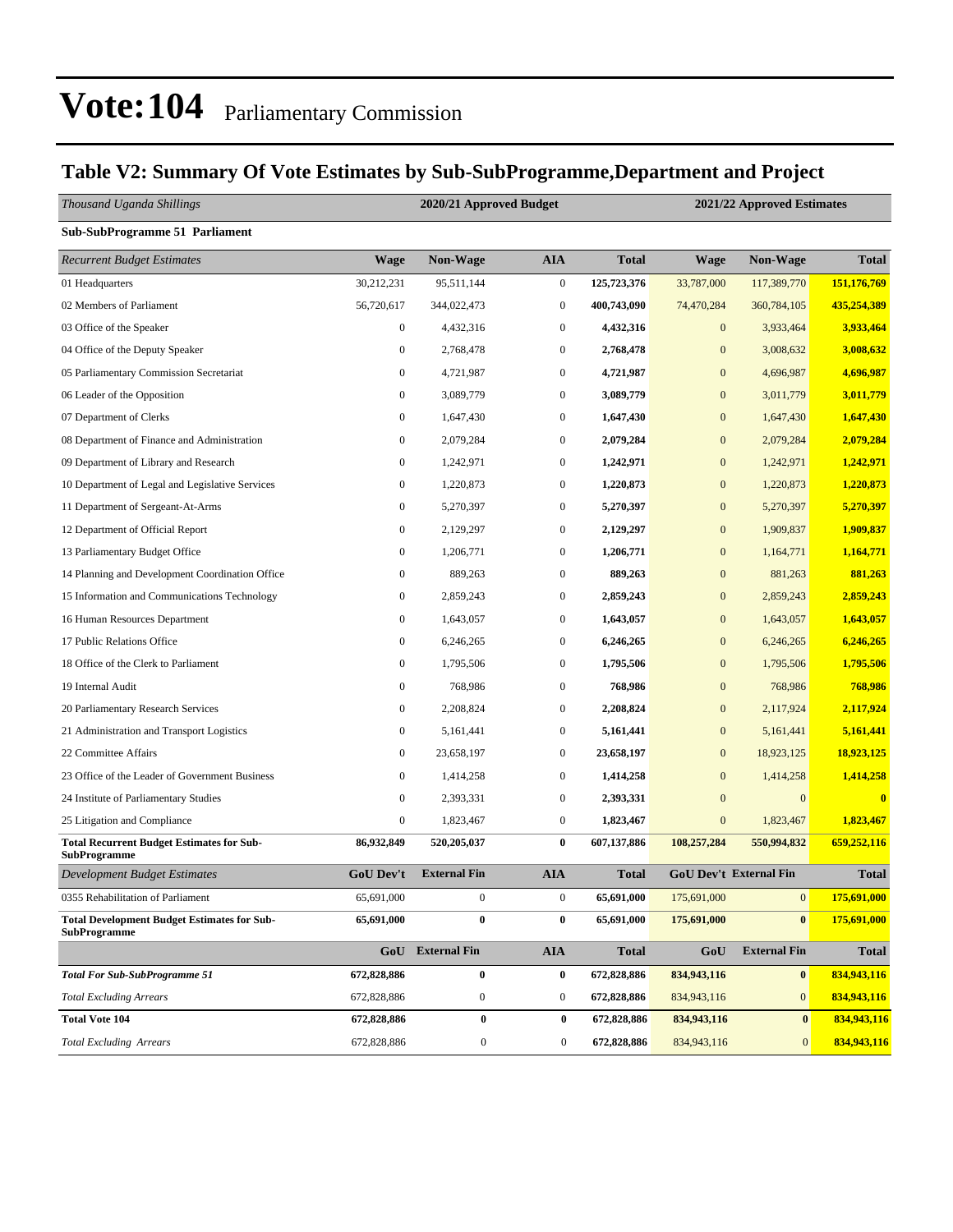### **Table V3: Summary Vote Estimates by Item**

| Thousand Uganda Shillings                                         |                  | 2020/21 Approved Budget |          | 2021/22 Approved Estimates |             |                     |              |
|-------------------------------------------------------------------|------------------|-------------------------|----------|----------------------------|-------------|---------------------|--------------|
|                                                                   | GoU              | External Fin            | AIA      | <b>Total</b>               | GoU         | <b>External Fin</b> | <b>Total</b> |
| <b>Employees, Goods and Services (Outputs Provided)</b>           | 589,093,672      | $\bf{0}$                | $\bf{0}$ | 589,093,672                | 632,609,203 | $\bf{0}$            | 632,609,203  |
| 211103 Allowances (Inc. Casuals, Temporary)                       | 349,395,087      | $\bf{0}$                | $\bf{0}$ | 349,395,087                | 357,701,490 | $\bf{0}$            | 357,701,490  |
| 211104 Statutory salaries                                         | 86,932,849       | $\bf{0}$                | $\bf{0}$ | 86,932,849                 | 108,257,284 | $\bf{0}$            | 108,257,284  |
| 211107 Ex-Gratia for other Retired and Serving Public<br>Servants | 761,508          | 0                       | $\bf{0}$ | 761,508                    | 1,523,015   | $\bf{0}$            | 1,523,015    |
| 212101 Social Security Contributions                              | 28,703,269       | $\bf{0}$                | $\bf{0}$ | 28,703,269                 | 32,275,710  | $\bf{0}$            | 32,275,710   |
| 212102 Pension for General Civil Service                          | $\boldsymbol{0}$ | $\bf{0}$                | $\bf{0}$ | $\boldsymbol{0}$           | 131,787     | $\bf{0}$            | 131,787      |
| 213001 Medical expenses (To employees)                            | 9,338,752        | 0                       | $\bf{0}$ | 9,338,752                  | 11,062,038  | $\bf{0}$            | 11,062,038   |
| 213002 Incapacity, death benefits and funeral expenses            | 846,345          | $\bf{0}$                | $\bf{0}$ | 846,345                    | 846,345     | $\bf{0}$            | 846,345      |
| 213003 Retrenchment costs                                         | 44,054           | $\bf{0}$                | $\bf{0}$ | 44,054                     | 62,351      | $\bf{0}$            | 62,351       |
| 213004 Gratuity Expenses                                          | 19,766,362       | 0                       | $\bf{0}$ | 19,766,362                 | 28,966,362  | $\bf{0}$            | 28,966,362   |
| 221001 Advertising and Public Relations                           | 8,140,114        | $\bf{0}$                | $\bf{0}$ | 8,140,114                  | 7,931,629   | $\bf{0}$            | 7,931,629    |
| 221002 Workshops and Seminars                                     | 4,832,356        | 0                       | $\bf{0}$ | 4,832,356                  | 3,484,140   | $\bf{0}$            | 3,484,140    |
| 221003 Staff Training                                             | 7,972,193        | $\bf{0}$                | $\bf{0}$ | 7,972,193                  | 7,495,797   | $\bf{0}$            | 7,495,797    |
| 221004 Recruitment Expenses                                       | 98,742           | $\bf{0}$                | $\bf{0}$ | 98,742                     | 200,090     | $\bf{0}$            | 200,090      |
| 221007 Books, Periodicals & Newspapers                            | 1,255,329        | 0                       | $\bf{0}$ | 1,255,329                  | 1,179,637   | $\bf{0}$            | 1,179,637    |
| 221008 Computer supplies and Information Technology<br>(TT)       | 2,569,880        | $\bf{0}$                | $\bf{0}$ | 2,569,880                  | 2,569,880   | $\bf{0}$            | 2,569,880    |
| 221009 Welfare and Entertainment                                  | 5,498,155        | $\bf{0}$                | $\bf{0}$ | 5,498,155                  | 5,907,484   | $\bf{0}$            | 5,907,484    |
| 221011 Printing, Stationery, Photocopying and Binding             | 1,870,911        | 0                       | $\bf{0}$ | 1,870,911                  | 1,803,534   | $\bf{0}$            | 1,803,534    |
| 221012 Small Office Equipment                                     | 131,549          | 0                       | $\bf{0}$ | 131,549                    | 131,549     | $\bf{0}$            | 131,549      |
| 221017 Subscriptions                                              | 253,186          | $\bf{0}$                | $\bf{0}$ | 253,186                    | 294,978     | $\bf{0}$            | 294,978      |
| 222001 Telecommunications                                         | 463,040          | $\bf{0}$                | $\bf{0}$ | 463,040                    | 463,040     | $\bf{0}$            | 463,040      |
| 222002 Postage and Courier                                        | 48,300           | $\bf{0}$                | $\bf{0}$ | 48,300                     | 48,300      | $\bf{0}$            | 48,300       |
| 222003 Information and communications technology<br>(ICT)         | 401,879          | $\bf{0}$                | $\bf{0}$ | 401,879                    | 401,879     | $\bf{0}$            | 401,879      |
| 223001 Property Expenses                                          | 98,597           | $\bf{0}$                | $\bf{0}$ | 98,597                     | 98,597      | $\bf{0}$            | 98,597       |
| 223003 Rent – (Produced Assets) to private entities               | 2,360,025        | $\bf{0}$                | $\bf{0}$ | 2,360,025                  | 12,270,341  | $\bf{0}$            | 12,270,341   |
| 223005 Electricity                                                | 721,890          | $\bf{0}$                | $\bf{0}$ | 721,890                    | 721,890     | $\bf{0}$            | 721,890      |
| 223006 Water                                                      | 460,000          | $\bf{0}$                | $\bf{0}$ | 460,000                    | 460,000     | $\mathbf{0}$        | 460,000      |
| 224004 Cleaning and Sanitation                                    | 581,092          | 0                       | 0        | 581,092                    | 581,092     | 0                   | 581,092      |
| 224005 Uniforms, Beddings and Protective Gear                     | 609,928          | $\bf{0}$                | $\bf{0}$ | 609,928                    | 770,122     | $\bf{0}$            | 770,122      |
| 225001 Consultancy Services- Short term                           | 755,900          | 0                       | $\bf{0}$ | 755,900                    | 424,580     | $\bf{0}$            | 424,580      |
| 227001 Travel inland                                              | 10,525,021       | 0                       | $\bf{0}$ | 10,525,021                 | 10,873,665  | $\bf{0}$            | 10,873,665   |
| 227002 Travel abroad                                              | 32,141,561       | 0                       | $\bf{0}$ | 32,141,561                 | 21,083,224  | $\bf{0}$            | 21,083,224   |
| 227004 Fuel, Lubricants and Oils                                  | 5,218,215        | 0                       | $\bf{0}$ | 5,218,215                  | 5,625,218   | $\bf{0}$            | 5,625,218    |
| 228001 Maintenance - Civil                                        | 631,913          | 0                       | $\bf{0}$ | 631,913                    | 631,913     | $\bf{0}$            | 631,913      |
| 228002 Maintenance - Vehicles                                     | 3,809,800        | $\bf{0}$                | $\bf{0}$ | 3,809,800                  | 4,749,373   | $\bf{0}$            | 4,749,373    |
| 228003 Maintenance – Machinery, Equipment &<br>Furniture          | 1,455,869        | $\bf{0}$                | $\bf{0}$ | 1,455,869                  | 1,180,869   | $\bf{0}$            | 1,180,869    |
| 282102 Fines and Penalties/ Court wards                           | 400,000          | $\bf{0}$                | $\bf{0}$ | 400,000                    | 400,000     | $\bf{0}$            | 400,000      |
| <b>Grants, Transfers and Subsides (Outputs Funded)</b>            | 18,044,214       | $\bf{0}$                | $\bf{0}$ | 18,044,214                 | 26,642,913  | $\bf{0}$            | 26,642,913   |
| 262101 Contributions to International Organisations<br>(Current)  | 14,390,138       | $\boldsymbol{0}$        | $\bf{0}$ | 14,390,138                 | 12,722,837  | $\bf{0}$            | 12,722,837   |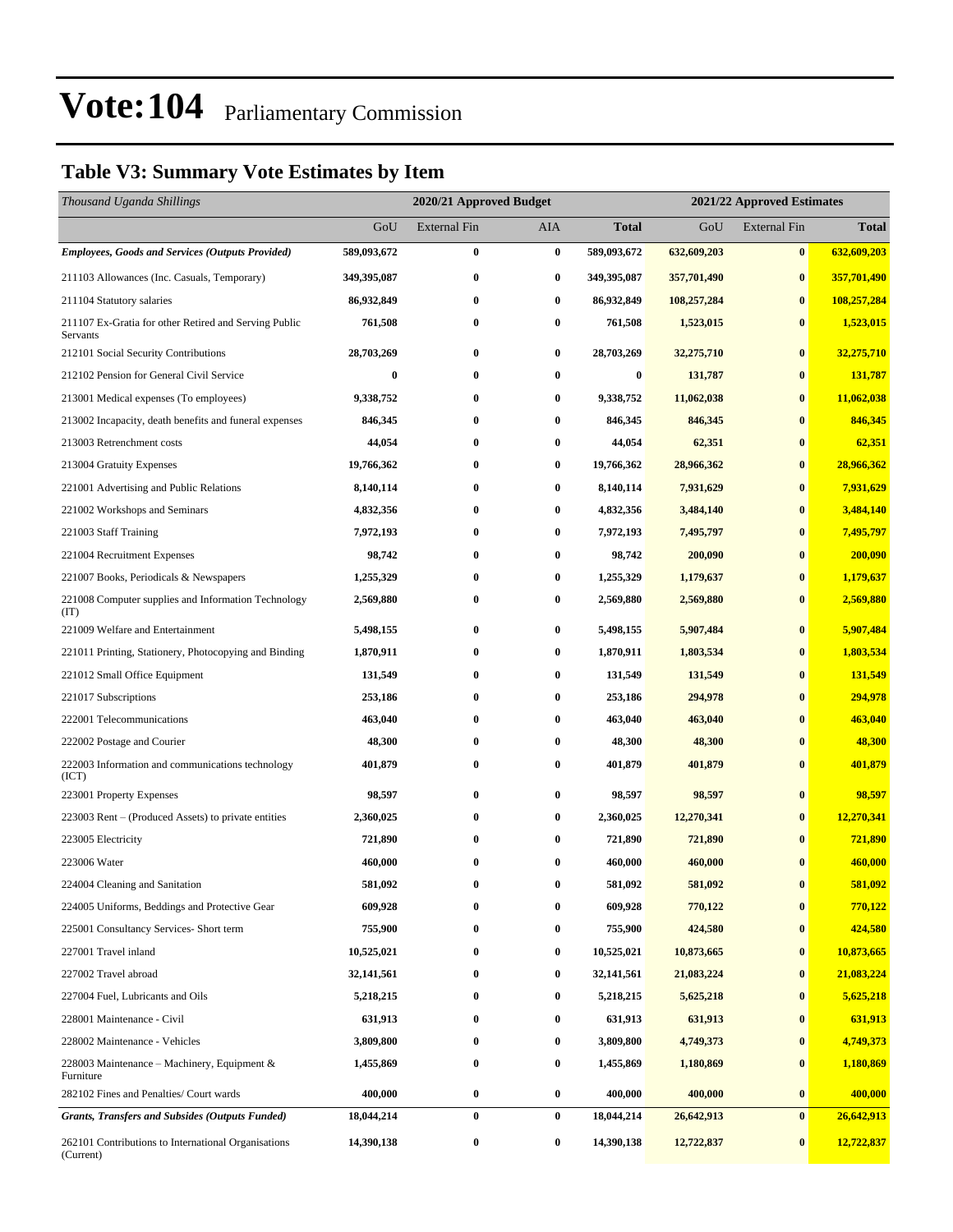| 264101 Contributions to Autonomous Institutions                       | 2,728,081   | $\bf{0}$     | $\bf{0}$     | 2,728,081   | 12,994,081  | $\bf{0}$       | 12,994,081  |
|-----------------------------------------------------------------------|-------------|--------------|--------------|-------------|-------------|----------------|-------------|
| 264102 Contributions to Autonomous Institutions (Wage<br>Subventions) | 925,995     | $\bf{0}$     | $\bf{0}$     | 925,995     | 925,995     | $\bf{0}$       | 925,995     |
| <b>Investment (Capital Purchases)</b>                                 | 65,691,000  | 0            | 0            | 65,691,000  | 175,691,000 | $\bf{0}$       | 175,691,000 |
| 312101 Non-Residential Buildings                                      | 62,441,000  | $\bf{0}$     | $\bf{0}$     | 62,441,000  | 54,204,664  | $\bf{0}$       | 54,204,664  |
| 312201 Transport Equipment                                            | $\bf{0}$    | $\bf{0}$     | 0            | $\bf{0}$    | 116,422,600 | $\bf{0}$       | 116,422,600 |
| 312202 Machinery and Equipment                                        | 2,950,000   | $\bf{0}$     | $\bf{0}$     | 2,950,000   | 2,795,736   | $\bf{0}$       | 2,795,736   |
| 312203 Furniture & Fixtures                                           | 300,000     | $\bf{0}$     | $\bf{0}$     | 300,000     | 2,268,000   | $\bf{0}$       | 2,268,000   |
| <b>Grand Total Vote 104</b>                                           | 672,828,886 | $\bf{0}$     | $\bf{0}$     | 672,828,886 | 834,943,116 | $\bf{0}$       | 834,943,116 |
| <b>Total Excluding Arrears</b>                                        | 672,828,886 | $\mathbf{0}$ | $\mathbf{0}$ | 672,828,886 | 834,943,116 | $\overline{0}$ | 834,943,116 |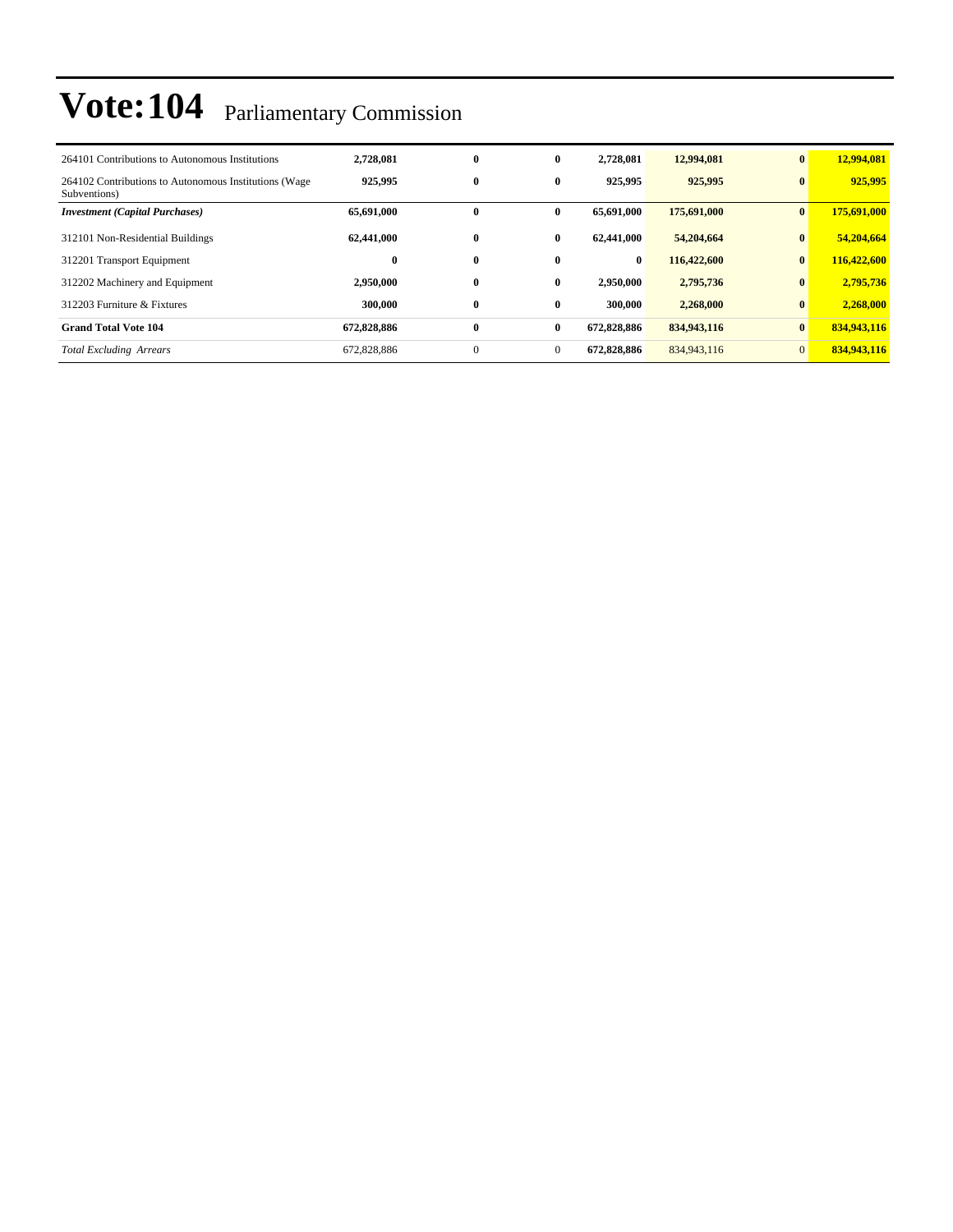### **Table V4: Detailed Estimates by Sub-SubProgramme, Department,Project and Budget Output and Item**

#### *Sub-SubProgrammme 51 Parliament*

*Recurrent Budget Estimates*

#### **Department 01 Headquarters**

| Thousand Uganda Shillings                                                                                              |                           | 2020/21 Approved Budget   |                       |              |                           | 2021/22 Approved Estimates |              |
|------------------------------------------------------------------------------------------------------------------------|---------------------------|---------------------------|-----------------------|--------------|---------------------------|----------------------------|--------------|
| <b>Outputs Provided</b>                                                                                                | Wage                      | Non Wage                  | <b>AIA</b>            | <b>Total</b> | Wage                      | Non Wage                   | <b>Total</b> |
| <b>Budget Output 155105 Parliament Support Services</b>                                                                |                           |                           |                       |              |                           |                            |              |
| 211103 Allowances (Inc. Casuals, Temporary)                                                                            | $\boldsymbol{0}$          | 60,148,597                | $\boldsymbol{0}$      | 60,148,597   | $\mathbf{0}$              | 60,679,957                 | 60,679,957   |
| 211104 Statutory salaries                                                                                              | 30,212,231                | $\mathbf{0}$              | $\boldsymbol{0}$      | 30,212,231   | 33,787,000                | $\mathbf{0}$               | 33,787,000   |
| 212101 Social Security Contributions                                                                                   | $\boldsymbol{0}$          | 10,470,925                | $\boldsymbol{0}$      | 10,470,925   | $\mathbf{0}$              | 10,501,542                 | 10,501,542   |
| 212102 Pension for General Civil Service                                                                               | $\boldsymbol{0}$          | $\boldsymbol{0}$          | $\boldsymbol{0}$      | $\bf{0}$     | $\mathbf{0}$              | 131,787                    | 131,787      |
| 213001 Medical expenses (To employees)                                                                                 | $\mathbf{0}$              | 4,329,800                 | $\boldsymbol{0}$      | 4,329,800    | $\mathbf{0}$              | 4,493,800                  | 4,493,800    |
| 213002 Incapacity, death benefits and funeral expenses                                                                 | $\mathbf{0}$              | 534,023                   | $\mathbf{0}$          | 534,023      | $\mathbf{0}$              | 534,023                    | 534,023      |
| 213004 Gratuity Expenses                                                                                               | $\boldsymbol{0}$          | $\mathbf{0}$              | $\boldsymbol{0}$      | $\bf{0}$     | $\mathbf{0}$              | 938,112                    | 938,112      |
| 221001 Advertising and Public Relations                                                                                | $\boldsymbol{0}$          | 700,000                   | $\boldsymbol{0}$      | 700,000      | $\mathbf{0}$              | 1,404,200                  | 1,404,200    |
| 221007 Books, Periodicals & Newspapers                                                                                 | $\boldsymbol{0}$          | 301,600                   | $\boldsymbol{0}$      | 301,600      | $\mathbf{0}$              | 119,793                    | 119,793      |
| 221008 Computer supplies and Information Technology (IT)                                                               | $\boldsymbol{0}$          | 916,785                   | $\mathbf{0}$          | 916,785      | $\mathbf{0}$              | 916,785                    | 916,785      |
| 221011 Printing, Stationery, Photocopying and Binding                                                                  | $\boldsymbol{0}$          | 1,042,561                 | $\boldsymbol{0}$      | 1,042,561    | $\mathbf{0}$              | 1,042,561                  | 1,042,561    |
| 221012 Small Office Equipment                                                                                          | $\boldsymbol{0}$          | 131,549                   | $\boldsymbol{0}$      | 131,549      | $\mathbf{0}$              | 131,549                    | 131,549      |
| 223001 Property Expenses                                                                                               | $\boldsymbol{0}$          | 98,597                    | $\boldsymbol{0}$      | 98,597       | $\mathbf{0}$              | 98,597                     | 98,597       |
| 223003 Rent – (Produced Assets) to private entities                                                                    | $\mathbf{0}$              | 2,360,025                 | $\boldsymbol{0}$      | 2,360,025    | $\mathbf{0}$              | 12,185,381                 | 12,185,381   |
| 225001 Consultancy Services- Short term                                                                                | $\boldsymbol{0}$          | 85,000                    | $\boldsymbol{0}$      | 85,000       | $\mathbf{0}$              | 95,000                     | 95,000       |
| 228003 Maintenance – Machinery, Equipment & Furniture                                                                  | $\mathbf{0}$              | 550,000                   | 0                     | 550,000      | $\mathbf{0}$              | 275,000                    | 275,000      |
| <b>Total Cost of Budget Output 05</b>                                                                                  | 30,212,231                | 81,669,462                | 0                     | 111,881,693  | 33,787,000                | 93,548,087                 | 127,335,087  |
| <b>Total Cost Of Outputs Provided</b>                                                                                  | 30,212,231                | 81,669,462                | 0                     | 111,881,693  | 33,787,000                | 93,548,087                 | 127,335,087  |
| <b>Outputs Funded</b>                                                                                                  | Wage                      | Non Wage                  | AIA                   | <b>Total</b> | Wage                      | Non Wage                   | <b>Total</b> |
| <b>Budget Output 155151 Contribution to other Organizations</b>                                                        |                           |                           |                       |              |                           |                            |              |
| 262101 Contributions to International Organisations (Current)                                                          | $\boldsymbol{0}$          | 11,113,601                | $\boldsymbol{0}$      | 11,113,601   | $\mathbf{0}$              | 11,113,601                 | 11,113,601   |
| o/w Government Contribution to EALA                                                                                    | 0                         | 11,113,601                | 0                     | 11,113,601   | $\boldsymbol{\theta}$     | $\boldsymbol{\theta}$      | $\bf{0}$     |
| o/w Uganda Government contribution to East African<br>Community Arusha for East African Legislative Assembly<br>(EALA) | $\theta$                  | $\boldsymbol{\mathit{0}}$ | $\theta$              | $\bf{0}$     | $\boldsymbol{\mathit{0}}$ | 11,113,601                 | 11,113,601   |
| 264101 Contributions to Autonomous Institutions                                                                        | $\boldsymbol{0}$          | 2,728,081                 | 0                     | 2,728,081    | $\mathbf{0}$              | 12,728,081                 | 12,728,081   |
| o/w Support the operations of Parliamentary Pension Scheme                                                             | 0                         | 2,728,081                 | 0                     | 2,728,081    | $\boldsymbol{\theta}$     | $\boldsymbol{\theta}$      | $\bf{0}$     |
| $o\!/\!w$ Operational Expenses of the Rebecca Kadaga Institute of<br><b>Parliamentary Studies</b>                      | $\theta$                  | $\theta$                  | 0                     | $\bf{0}$     | $\boldsymbol{\theta}$     | 10,000,000                 | 10,000,000   |
| o/w Operational Expenses of the Parliamentary Pension<br>Scheme                                                        | $\boldsymbol{\mathit{0}}$ | $\mathcal O$              | $\boldsymbol{\theta}$ | $\bf{0}$     | $\boldsymbol{\mathit{0}}$ | 2,728,081                  | 2,728,081    |
| <b>Total Cost of Budget Output 51</b>                                                                                  | 0                         | 13,841,682                | 0                     | 13,841,682   | $\boldsymbol{\theta}$     | 23,841,682                 | 23,841,682   |
| <b>Total Cost Of Outputs Funded</b>                                                                                    | $\bf{0}$                  | 13,841,682                | $\bf{0}$              | 13,841,682   | $\bf{0}$                  | 23,841,682                 | 23,841,682   |
| <b>Total Cost for Department 01</b>                                                                                    | 30,212,231                | 95,511,144                | $\bf{0}$              | 125,723,376  | 33,787,000                | 117,389,770                | 151,176,769  |
| <b>Total Excluding Arrears</b>                                                                                         | 30,212,231                | 95,511,144                | $\boldsymbol{0}$      | 125,723,376  | 33,787,000                | 117,389,770                | 151,176,769  |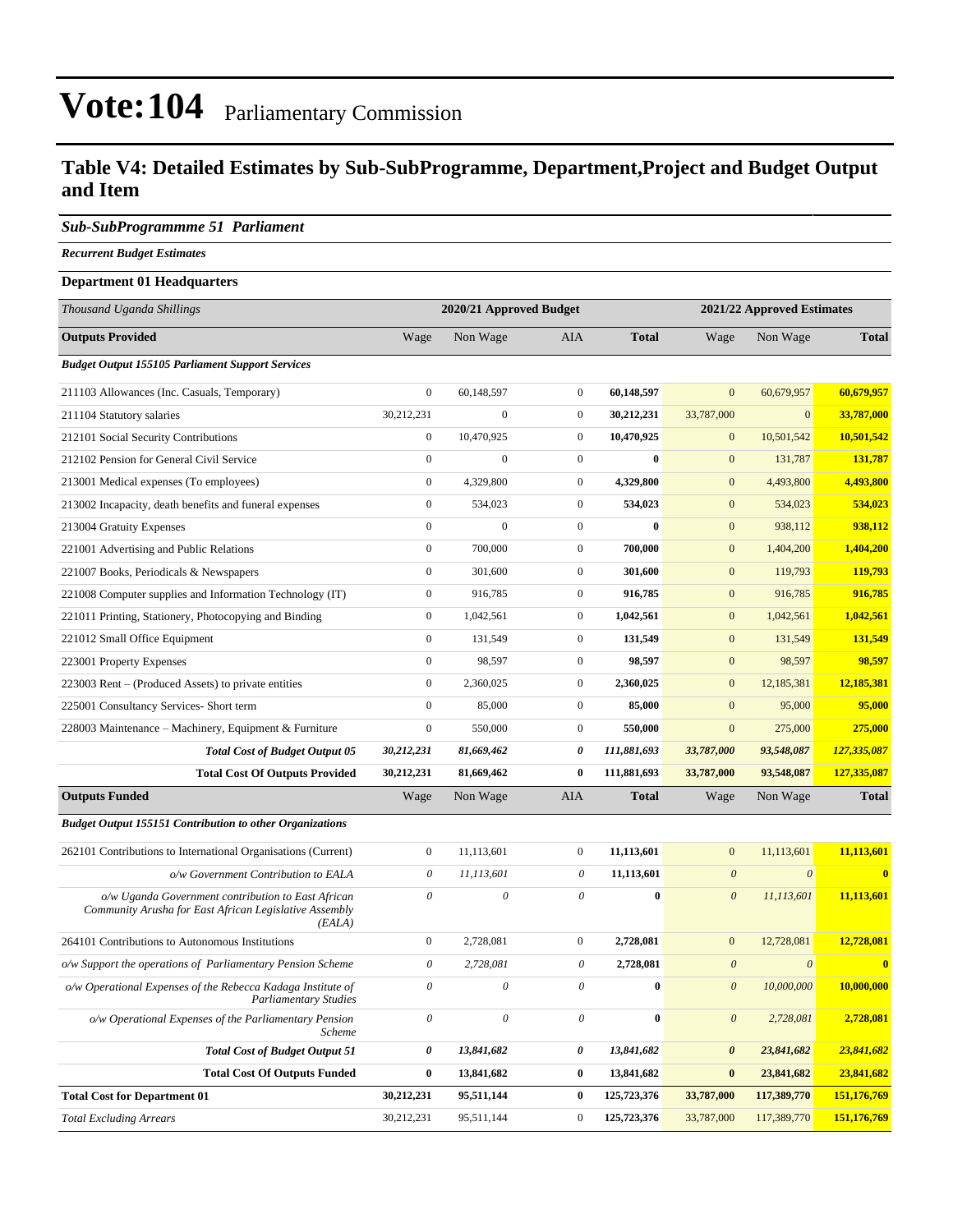### **Department 02 Members of Parliament**

| Thousand Uganda Shillings                                                                                                        |                       | 2020/21 Approved Budget   |                  |              |                       | 2021/22 Approved Estimates |              |
|----------------------------------------------------------------------------------------------------------------------------------|-----------------------|---------------------------|------------------|--------------|-----------------------|----------------------------|--------------|
| <b>Outputs Provided</b>                                                                                                          | Wage                  | Non Wage                  | AIA              | <b>Total</b> | Wage                  | Non Wage                   | <b>Total</b> |
| <b>Budget Output 155104 Parliamentarian Welfare and Emoluments</b>                                                               |                       |                           |                  |              |                       |                            |              |
| 211103 Allowances (Inc. Casuals, Temporary)                                                                                      | $\boldsymbol{0}$      | 282,040,028               | $\mathbf{0}$     | 282,040,028  | $\overline{0}$        | 290,557,833                | 290,557,833  |
| 211104 Statutory salaries                                                                                                        | 56,720,617            | $\mathbf{0}$              | $\mathbf{0}$     | 56,720,617   | 74,470,284            | $\mathbf{0}$               | 74,470,284   |
| <b>Total Cost of Budget Output 04</b>                                                                                            | 56,720,617            | 282,040,028               | 0                | 338,760,646  | 74,470,284            | 290,557,833                | 365,028,117  |
| <b>Budget Output 155105 Parliament Support Services</b>                                                                          |                       |                           |                  |              |                       |                            |              |
| 211107 Ex-Gratia for other Retired and Serving Public<br>Servants                                                                | $\boldsymbol{0}$      | 761,508                   | $\mathbf{0}$     | 761,508      | $\mathbf{0}$          | 1,523,015                  | 1,523,015    |
| 212101 Social Security Contributions                                                                                             | $\boldsymbol{0}$      | 18,232,344                | $\mathbf{0}$     | 18,232,344   | $\mathbf{0}$          | 21,774,168                 | 21,774,168   |
| 213001 Medical expenses (To employees)                                                                                           | $\boldsymbol{0}$      | 4,169,200                 | $\mathbf{0}$     | 4,169,200    | $\boldsymbol{0}$      | 5,852,000                  | 5,852,000    |
| 213002 Incapacity, death benefits and funeral expenses                                                                           | $\boldsymbol{0}$      | 180,082                   | $\mathbf{0}$     | 180,082      | $\mathbf{0}$          | 180,082                    | 180,082      |
| 213004 Gratuity Expenses                                                                                                         | $\boldsymbol{0}$      | 19,766,362                | $\mathbf{0}$     | 19,766,362   | $\boldsymbol{0}$      | 28,028,250                 | 28,028,250   |
| 221008 Computer supplies and Information Technology (IT)                                                                         | $\boldsymbol{0}$      | 761,000                   | $\mathbf{0}$     | 761,000      | $\mathbf{0}$          | 761,000                    | 761,000      |
| 221009 Welfare and Entertainment                                                                                                 | $\boldsymbol{0}$      | 2,005,551                 | $\mathbf{0}$     | 2,005,551    | $\boldsymbol{0}$      | 2,005,551                  | 2,005,551    |
| 221011 Printing, Stationery, Photocopying and Binding                                                                            | $\boldsymbol{0}$      | 250,974                   | $\mathbf{0}$     | 250,974      | $\overline{0}$        | 250,974                    | 250,974      |
| 227001 Travel inland                                                                                                             | $\boldsymbol{0}$      | $\mathbf{0}$              | $\mathbf{0}$     | $\bf{0}$     | $\mathbf{0}$          | 398,181                    | 398,181      |
| 227002 Travel abroad                                                                                                             | $\boldsymbol{0}$      | 11,661,293                | $\mathbf{0}$     | 11,661,293   | $\boldsymbol{0}$      | 6,926,220                  | 6,926,220    |
| <b>Total Cost of Budget Output 05</b>                                                                                            | 0                     | 57,788,312                | 0                | 57,788,312   | $\boldsymbol{\theta}$ | 67,699,441                 | 67,699,441   |
| <b>Total Cost Of Outputs Provided</b>                                                                                            | 56,720,617            | 339,828,341               | $\bf{0}$         | 396,548,958  | 74,470,284            | 358,257,274                | 432,727,558  |
| <b>Outputs Funded</b>                                                                                                            | Wage                  | Non Wage                  | AIA              | <b>Total</b> | Wage                  | Non Wage                   | <b>Total</b> |
| <b>Budget Output 155151 Contribution to other Organizations</b>                                                                  |                       |                           |                  |              |                       |                            |              |
| 262101 Contributions to International Organisations (Current)                                                                    | $\boldsymbol{0}$      | 3,276,537                 | $\mathbf{0}$     | 3,276,537    | $\mathbf{0}$          | 1,609,236                  | 1,609,236    |
| o/w Subscriptions to International Parliamentary<br>Associations, CPA, IPU, EAC-APC etc                                          | 0                     | 3,276,537                 | 0                | 3,276,537    | $\boldsymbol{\theta}$ | $\boldsymbol{\theta}$      | $\bf{0}$     |
| o/w Subscription to International Parliamentary<br>Organisations- CPA, IPU, EAC-<br>APC,APU,SoCATT,EAPI,Afro-Arab Parliament etc | $\theta$              | 0                         | 0                | $\bf{0}$     | $\boldsymbol{\theta}$ | 1,609,236                  | 1,609,236    |
| 264102 Contributions to Autonomous Institutions (Wage<br>Subventions)                                                            | $\boldsymbol{0}$      | 917,595                   | $\mathbf{0}$     | 917,595      | $\boldsymbol{0}$      | 917,595                    | 917,595      |
| o/w Emoluments for EALA MPs                                                                                                      | $\theta$              | 917,595                   | 0                | 917,595      | $\boldsymbol{0}$      | $\boldsymbol{\theta}$      | $\bf{0}$     |
| o/w Allowances for EALA Members while in Uganda                                                                                  | $\boldsymbol{\theta}$ | $\boldsymbol{\mathit{0}}$ | $\theta$         | $\bf{0}$     | $\boldsymbol{\theta}$ | 917,595                    | 917,595      |
| <b>Total Cost of Budget Output 51</b>                                                                                            | 0                     | 4,194,132                 | 0                | 4,194,132    | 0                     | 2,526,831                  | 2,526,831    |
| <b>Total Cost Of Outputs Funded</b>                                                                                              | $\bf{0}$              | 4,194,132                 | $\bf{0}$         | 4,194,132    | $\pmb{0}$             | 2,526,831                  | 2,526,831    |
| <b>Total Cost for Department 02</b>                                                                                              | 56,720,617            | 344,022,473               | $\bf{0}$         | 400,743,090  | 74,470,284            | 360,784,105                | 435,254,389  |
| <b>Total Excluding Arrears</b>                                                                                                   | 56,720,617            | 344,022,473               | $\boldsymbol{0}$ | 400,743,090  | 74,470,284            | 360,784,105                | 435,254,389  |
| Department 03 Office of the Speaker                                                                                              |                       |                           |                  |              |                       |                            |              |
| Thousand Uganda Shillings                                                                                                        |                       | 2020/21 Approved Budget   |                  |              |                       | 2021/22 Approved Estimates |              |
| <b>Outputs Provided</b>                                                                                                          | Wage                  | Non Wage                  | AIA              | <b>Total</b> | Wage                  | Non Wage                   | <b>Total</b> |
| <b>Budget Output 155105 Parliament Support Services</b>                                                                          |                       |                           |                  |              |                       |                            |              |
| 211103 Allowances (Inc. Casuals, Temporary)                                                                                      | $\boldsymbol{0}$      | 64,671                    | $\boldsymbol{0}$ | 64,671       | $\boldsymbol{0}$      | $\mathbf{0}$               | $\bf{0}$     |
| 213002 Incapacity, death benefits and funeral expenses                                                                           | $\boldsymbol{0}$      | 4,800                     | $\boldsymbol{0}$ | 4,800        | $\bf{0}$              | 4,800                      | 4,800        |
| 221001 Advertising and Public Relations                                                                                          | $\boldsymbol{0}$      | 1,215,046                 | $\boldsymbol{0}$ | 1,215,046    | $\boldsymbol{0}$      | 764,000                    | 764,000      |
| 221002 Workshops and Seminars                                                                                                    | $\boldsymbol{0}$      | 53,250                    | $\boldsymbol{0}$ | 53,250       | $\boldsymbol{0}$      | 55,750                     | 55,750       |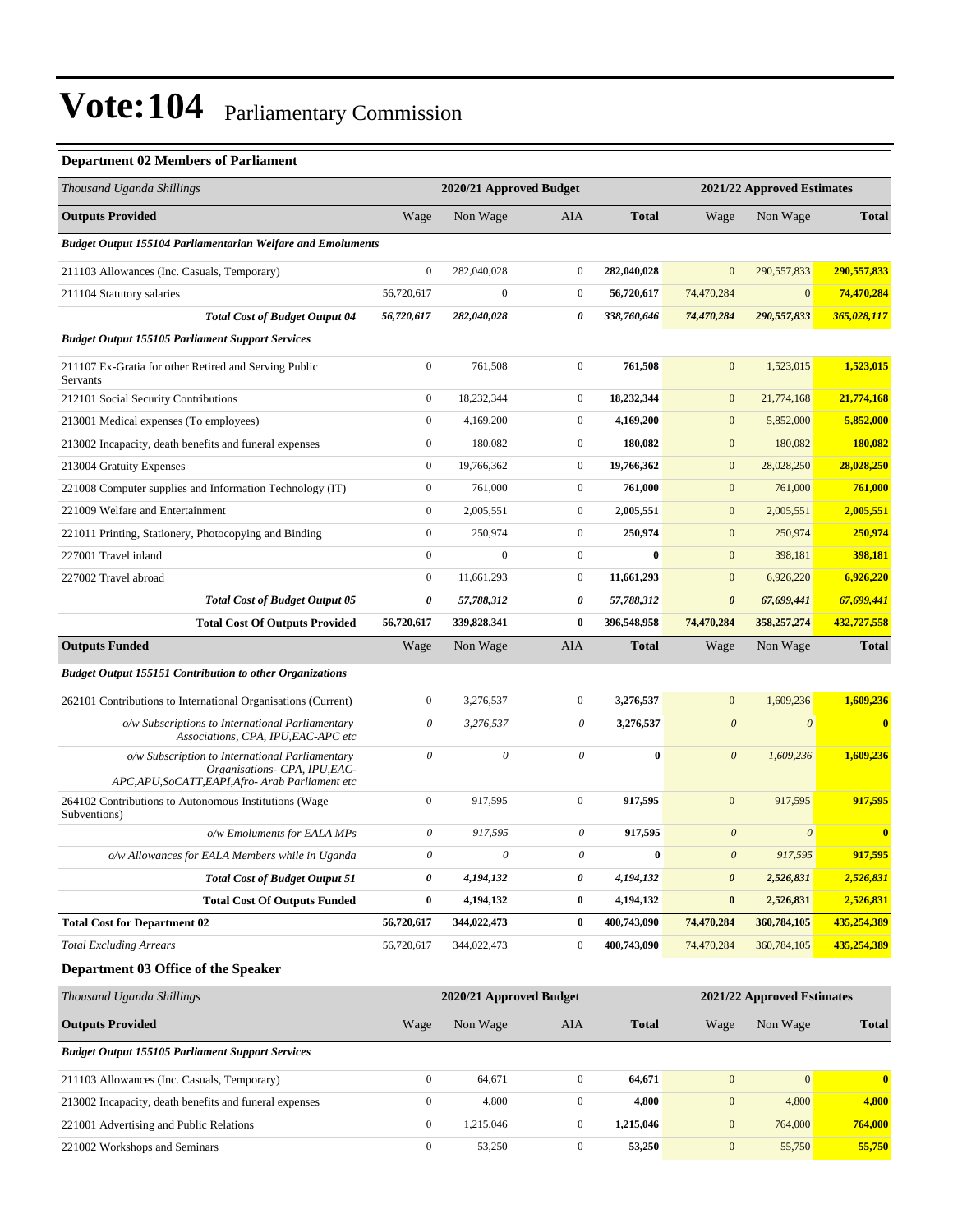| 221003 Staff Training                                           | $\boldsymbol{0}$      | 157,721                 | $\boldsymbol{0}$          | 157,721      | $\boldsymbol{0}$      | 157,721                    | 157,721                 |
|-----------------------------------------------------------------|-----------------------|-------------------------|---------------------------|--------------|-----------------------|----------------------------|-------------------------|
| 221009 Welfare and Entertainment                                | $\boldsymbol{0}$      | 358,020                 | $\boldsymbol{0}$          | 358,020      | $\mathbf{0}$          | 358,020                    | 358,020                 |
| 221011 Printing, Stationery, Photocopying and Binding           | $\boldsymbol{0}$      | 36,000                  | $\boldsymbol{0}$          | 36,000       | $\boldsymbol{0}$      | $\mathbf{0}$               | $\mathbf{0}$            |
| 222001 Telecommunications                                       | $\boldsymbol{0}$      | 13,440                  | $\mathbf{0}$              | 13,440       | $\boldsymbol{0}$      | 13,440                     | 13,440                  |
| 224004 Cleaning and Sanitation                                  | $\boldsymbol{0}$      | 1,600                   | $\mathbf{0}$              | 1,600        | $\boldsymbol{0}$      | 1,600                      | 1,600                   |
| 224005 Uniforms, Beddings and Protective Gear                   | $\boldsymbol{0}$      | 16,700                  | $\overline{0}$            | 16,700       | $\boldsymbol{0}$      | 71,300                     | 71,300                  |
| 227001 Travel inland                                            | $\boldsymbol{0}$      | 1,267,221               | $\mathbf{0}$              | 1,267,221    | $\boldsymbol{0}$      | 936,720                    | 936,720                 |
| 227002 Travel abroad                                            | $\boldsymbol{0}$      | 395,046                 | $\boldsymbol{0}$          | 395,046      | $\boldsymbol{0}$      | 395,046                    | 395,046                 |
| 227004 Fuel, Lubricants and Oils                                | $\boldsymbol{0}$      | 618,000                 | $\mathbf{0}$              | 618,000      | $\boldsymbol{0}$      | 612,000                    | 612,000                 |
| 228002 Maintenance - Vehicles                                   | $\boldsymbol{0}$      | 226,600                 | $\mathbf{0}$              | 226,600      | $\boldsymbol{0}$      | 502,866                    | 502,866                 |
| <b>Total Cost of Budget Output 05</b>                           | 0                     | 4,428,116               | 0                         | 4,428,116    | $\boldsymbol{\theta}$ | 3,873,264                  | 3,873,264               |
| <b>Total Cost Of Outputs Provided</b>                           | $\bf{0}$              | 4,428,116               | $\bf{0}$                  | 4,428,116    | $\bf{0}$              | 3,873,264                  | 3,873,264               |
| <b>Outputs Funded</b>                                           | Wage                  | Non Wage                | AIA                       | <b>Total</b> | Wage                  | Non Wage                   | <b>Total</b>            |
| <b>Budget Output 155151 Contribution to other Organizations</b> |                       |                         |                           |              |                       |                            |                         |
| 264101 Contributions to Autonomous Institutions                 | $\boldsymbol{0}$      | $\boldsymbol{0}$        | $\overline{0}$            | $\bf{0}$     | $\boldsymbol{0}$      | 56,000                     | 56,000                  |
| o/w Speaker's Support to local autonomous institutions          | $\boldsymbol{\theta}$ | 0                       | $\boldsymbol{\mathit{0}}$ | $\bf{0}$     | $\boldsymbol{\theta}$ | 56,000                     | 56,000                  |
| 264102 Contributions to Autonomous Institutions (Wage           | $\boldsymbol{0}$      | 4,200                   | $\mathbf{0}$              | 4,200        | $\boldsymbol{0}$      | 4,200                      | 4,200                   |
| Subventions)<br>o/w Political Assistant                         | $\boldsymbol{\theta}$ | 4,200                   | $\boldsymbol{\theta}$     | 4,200        | $\boldsymbol{\theta}$ | $\boldsymbol{\theta}$      | $\bf{0}$                |
| o/w Political Assistant of the Rt. Hon. Speaker                 | $\theta$              | 0                       | $\boldsymbol{\mathit{0}}$ | $\bf{0}$     | $\boldsymbol{\theta}$ | 4,200                      | 4,200                   |
| <b>Total Cost of Budget Output 51</b>                           | 0                     | 4,200                   | 0                         | 4,200        | $\boldsymbol{\theta}$ | 60,200                     | 60,200                  |
| <b>Total Cost Of Outputs Funded</b>                             | $\bf{0}$              | 4,200                   | $\bf{0}$                  | 4,200        | $\bf{0}$              | 60,200                     | 60,200                  |
| <b>Total Cost for Department 03</b>                             | $\bf{0}$              | 4,432,316               | $\bf{0}$                  | 4,432,316    | $\bf{0}$              | 3,933,464                  | 3,933,464               |
| <b>Total Excluding Arrears</b>                                  | $\boldsymbol{0}$      | 4,432,316               | $\mathbf{0}$              | 4,432,316    | $\mathbf{0}$          | 3,933,464                  | 3,933,464               |
| Department 04 Office of the Deputy Speaker                      |                       |                         |                           |              |                       |                            |                         |
| Thousand Uganda Shillings                                       |                       | 2020/21 Approved Budget |                           |              |                       | 2021/22 Approved Estimates |                         |
|                                                                 |                       |                         |                           |              |                       |                            |                         |
| <b>Outputs Provided</b>                                         | Wage                  | Non Wage                | AIA                       | <b>Total</b> | Wage                  | Non Wage                   | <b>Total</b>            |
| <b>Budget Output 155105 Parliament Support Services</b>         |                       |                         |                           |              |                       |                            |                         |
| 211103 Allowances (Inc. Casuals, Temporary)                     | $\boldsymbol{0}$      | 52,071                  | $\boldsymbol{0}$          | 52,071       | $\mathbf{0}$          | $\mathbf{0}$               | $\overline{\mathbf{0}}$ |
| 221001 Advertising and Public Relations                         | $\boldsymbol{0}$      | 394,000                 | $\boldsymbol{0}$          | 394,000      | $\mathbf{0}$          | 334,000                    | 334,000                 |
| 221002 Workshops and Seminars                                   | $\boldsymbol{0}$      | 46,050                  | $\boldsymbol{0}$          | 46,050       | $\boldsymbol{0}$      | 48,550                     | 48,550                  |
| 221003 Staff Training                                           | $\mathbf{0}$          | 367,146                 | $\boldsymbol{0}$          | 367,146      | $\boldsymbol{0}$      | 315,585                    | 315,585                 |
| 221009 Welfare and Entertainment                                | $\boldsymbol{0}$      | 108,244                 | $\mathbf{0}$              | 108,244      | $\boldsymbol{0}$      | 154,560                    | 154,560                 |
| 221011 Printing, Stationery, Photocopying and Binding           | $\boldsymbol{0}$      | 32,000                  | $\boldsymbol{0}$          | 32,000       | $\boldsymbol{0}$      | $\mathbf{0}$               | $\bf{0}$                |
| 224004 Cleaning and Sanitation                                  | $\boldsymbol{0}$      | 9,200                   | $\boldsymbol{0}$          | 9,200        | $\boldsymbol{0}$      | 9,200                      | 9,200                   |
| 224005 Uniforms, Beddings and Protective Gear                   | $\boldsymbol{0}$      | 45,300                  | $\boldsymbol{0}$          | 45,300       | $\boldsymbol{0}$      | 79,200                     | 79,200                  |
|                                                                 |                       |                         |                           |              |                       |                            | 624,240                 |
| 227001 Travel inland                                            | $\boldsymbol{0}$      | 723,776                 | $\boldsymbol{0}$          | 723,776      | $\boldsymbol{0}$      | 624,240                    |                         |
| 227002 Travel abroad                                            | $\boldsymbol{0}$      | 327,246                 | $\boldsymbol{0}$          | 327,246      | $\boldsymbol{0}$      | 327,246                    | 327,246                 |
| 227004 Fuel, Lubricants and Oils                                | $\mathbf{0}$          | 392,645                 | $\boldsymbol{0}$          | 392,645      | $\boldsymbol{0}$      | 564,000                    | 564,000                 |
| 228002 Maintenance - Vehicles                                   | $\boldsymbol{0}$      | 266,600                 | $\boldsymbol{0}$          | 266,600      | $\boldsymbol{0}$      | 463,851                    | 463,851                 |
| <b>Total Cost of Budget Output 05</b>                           | 0                     | 2,764,278               | 0                         | 2,764,278    | $\pmb{\theta}$        | 2,920,432                  | 2,920,432<br>2,920,432  |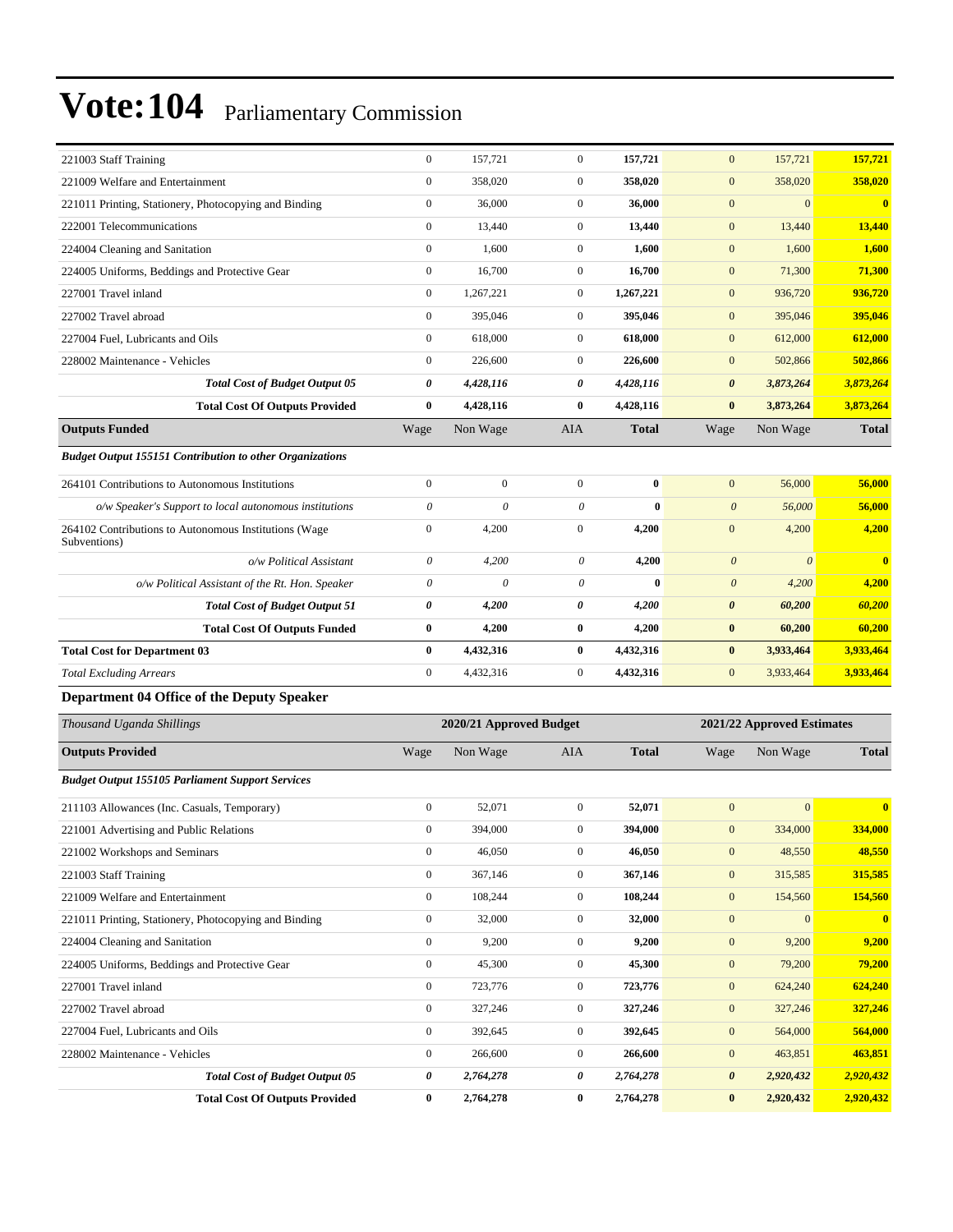| <b>Outputs Funded</b>                                                 | Wage                      | Non Wage                | AIA              | <b>Total</b> | Wage                      | Non Wage                   | <b>Total</b>            |
|-----------------------------------------------------------------------|---------------------------|-------------------------|------------------|--------------|---------------------------|----------------------------|-------------------------|
| <b>Budget Output 155151 Contribution to other Organizations</b>       |                           |                         |                  |              |                           |                            |                         |
| 264101 Contributions to Autonomous Institutions                       | $\overline{0}$            | $\mathbf{0}$            | $\boldsymbol{0}$ | $\bf{0}$     | $\boldsymbol{0}$          | 84,000                     | 84,000                  |
| o/w Rt. Hon. deputy Speaker's support to local organizations          | $\boldsymbol{\theta}$     | $\theta$                | $\theta$         | $\bf{0}$     | $\boldsymbol{\theta}$     | 84,000                     | 84,000                  |
| 264102 Contributions to Autonomous Institutions (Wage<br>Subventions) | $\boldsymbol{0}$          | 4,200                   | $\mathbf{0}$     | 4,200        | $\boldsymbol{0}$          | 4,200                      | 4,200                   |
| o/w D/Speaker's political Assistant                                   | $\boldsymbol{\theta}$     | 4,200                   | $\theta$         | 4,200        | $\boldsymbol{\theta}$     | $\boldsymbol{\theta}$      | $\bf{0}$                |
| o/w Rt. Hon. deputy Speaker's Political Assistant                     | $\theta$                  | $\boldsymbol{\theta}$   | $\theta$         | $\bf{0}$     | $\boldsymbol{\theta}$     | 4,200                      | 4,200                   |
| <b>Total Cost of Budget Output 51</b>                                 | 0                         | 4,200                   | $\pmb{\theta}$   | 4,200        | $\pmb{\theta}$            | 88,200                     | 88,200                  |
| <b>Total Cost Of Outputs Funded</b>                                   | $\bf{0}$                  | 4,200                   | $\bf{0}$         | 4,200        | $\bf{0}$                  | 88,200                     | 88,200                  |
| <b>Total Cost for Department 04</b>                                   | 0                         | 2,768,478               | $\bf{0}$         | 2,768,478    | $\bf{0}$                  | 3,008,632                  | 3,008,632               |
| <b>Total Excluding Arrears</b>                                        | $\overline{0}$            | 2,768,478               | $\boldsymbol{0}$ | 2,768,478    | $\mathbf{0}$              | 3,008,632                  | 3,008,632               |
| <b>Department 05 Parliamentary Commission Secretariat</b>             |                           |                         |                  |              |                           |                            |                         |
| Thousand Uganda Shillings                                             |                           | 2020/21 Approved Budget |                  |              |                           | 2021/22 Approved Estimates |                         |
| <b>Outputs Provided</b>                                               | Wage                      | Non Wage                | AIA              | <b>Total</b> | Wage                      | Non Wage                   | <b>Total</b>            |
| <b>Budget Output 155105 Parliament Support Services</b>               |                           |                         |                  |              |                           |                            |                         |
| 211103 Allowances (Inc. Casuals, Temporary)                           | $\boldsymbol{0}$          | 590,740                 | $\mathbf{0}$     | 590,740      | $\mathbf{0}$              | 590,740                    | 590,740                 |
| 221001 Advertising and Public Relations                               | $\boldsymbol{0}$          | 1,608,710               | $\boldsymbol{0}$ | 1,608,710    | $\boldsymbol{0}$          | 1,181,610                  | 1,181,610               |
| 221002 Workshops and Seminars                                         | $\boldsymbol{0}$          | 111.660                 | $\mathbf{0}$     | 111,660      | $\mathbf{0}$              | 106,960                    | 106,960                 |
| 221003 Staff Training                                                 | $\boldsymbol{0}$          | 345,844                 | $\mathbf{0}$     | 345,844      | $\boldsymbol{0}$          | 315,585                    | 315,585                 |
| 221009 Welfare and Entertainment                                      | $\boldsymbol{0}$          | 158,360                 | $\mathbf{0}$     | 158,360      | $\boldsymbol{0}$          | 152,360                    | <b>152,360</b>          |
| 221011 Printing, Stationery, Photocopying and Binding                 | $\boldsymbol{0}$          | 25,000                  | $\mathbf{0}$     | 25,000       | $\mathbf{0}$              | $\mathbf{0}$               | $\overline{\mathbf{0}}$ |
| 224005 Uniforms, Beddings and Protective Gear                         | $\boldsymbol{0}$          | 4,960                   | $\boldsymbol{0}$ | 4,960        | $\boldsymbol{0}$          | 1,200                      | 1,200                   |
| 227001 Travel inland                                                  | $\boldsymbol{0}$          | 641,181                 | $\mathbf{0}$     | 641,181      | $\mathbf{0}$              | 933,600                    | 933,600                 |
| 227002 Travel abroad                                                  | $\boldsymbol{0}$          | 796,933                 | $\mathbf{0}$     | 796,933      | $\boldsymbol{0}$          | 796,933                    | 796,933                 |
| 227004 Fuel, Lubricants and Oils                                      | $\boldsymbol{0}$          | 228,000                 | $\mathbf{0}$     | 228,000      | $\boldsymbol{0}$          | 228,000                    | 228,000                 |
| 228002 Maintenance - Vehicles                                         | $\boldsymbol{0}$          | 210,600                 | $\mathbf{0}$     | 210,600      | $\mathbf{0}$              | 264,000                    | 264,000                 |
| <b>Total Cost of Budget Output 05</b>                                 | 0                         | 4,721,987               | 0                | 4,721,987    | $\pmb{\theta}$            | 4,570,987                  | 4,570,987               |
| <b>Total Cost Of Outputs Provided</b>                                 | 0                         | 4,721,987               | $\bf{0}$         | 4,721,987    | $\bf{0}$                  | 4,570,987                  | 4,570,987               |
| <b>Outputs Funded</b>                                                 | Wage                      | Non Wage                | AIA              | <b>Total</b> | Wage                      | Non Wage                   | <b>Total</b>            |
| <b>Budget Output 155151 Contribution to other Organizations</b>       |                           |                         |                  |              |                           |                            |                         |
| 264101 Contributions to Autonomous Institutions                       | $\boldsymbol{0}$          | $\mathbf{0}$            | $\mathbf{0}$     | $\bf{0}$     | $\mathbf{0}$              | 126,000                    | 126,000                 |
| o/w Support to local organisations                                    | $\boldsymbol{\mathit{0}}$ | $\theta$                | $\theta$         | $\bf{0}$     | $\boldsymbol{\mathit{0}}$ | 126,000                    | 126,000                 |
| <b>Total Cost of Budget Output 51</b>                                 | 0                         | 0                       | 0                | 0            | $\boldsymbol{\theta}$     | 126,000                    | 126,000                 |
| <b>Total Cost Of Outputs Funded</b>                                   | $\bf{0}$                  | $\bf{0}$                | $\bf{0}$         | $\bf{0}$     | $\pmb{0}$                 | 126,000                    | 126,000                 |
| <b>Total Cost for Department 05</b>                                   | $\bf{0}$                  | 4,721,987               | $\bf{0}$         | 4,721,987    | $\bf{0}$                  | 4,696,987                  | 4,696,987               |
| <b>Total Excluding Arrears</b>                                        | $\boldsymbol{0}$          | 4,721,987               | $\boldsymbol{0}$ | 4,721,987    | $\mathbf{0}$              | 4,696,987                  | 4,696,987               |
| Department 06 Leader of the Opposition                                |                           |                         |                  |              |                           |                            |                         |
| Thousand Uganda Shillings                                             |                           | 2020/21 Approved Budget |                  |              |                           | 2021/22 Approved Estimates |                         |
| <b>Outputs Provided</b>                                               | Wage                      | Non Wage                | AIA              | <b>Total</b> | Wage                      | Non Wage                   | <b>Total</b>            |
| <b>Budget Output 155105 Parliament Support Services</b>               |                           |                         |                  |              |                           |                            |                         |
| 211103 Allowances (Inc. Casuals, Temporary)                           | $\boldsymbol{0}$          | 818,448                 | $\mathbf{0}$     | 818,448      | $\mathbf{0}$              | 818,448                    | 818,448                 |
| 213002 Incapacity, death benefits and funeral expenses                | $\boldsymbol{0}$          | 1,440                   | $\boldsymbol{0}$ | 1,440        | $\boldsymbol{0}$          | 1,440                      | 1,440                   |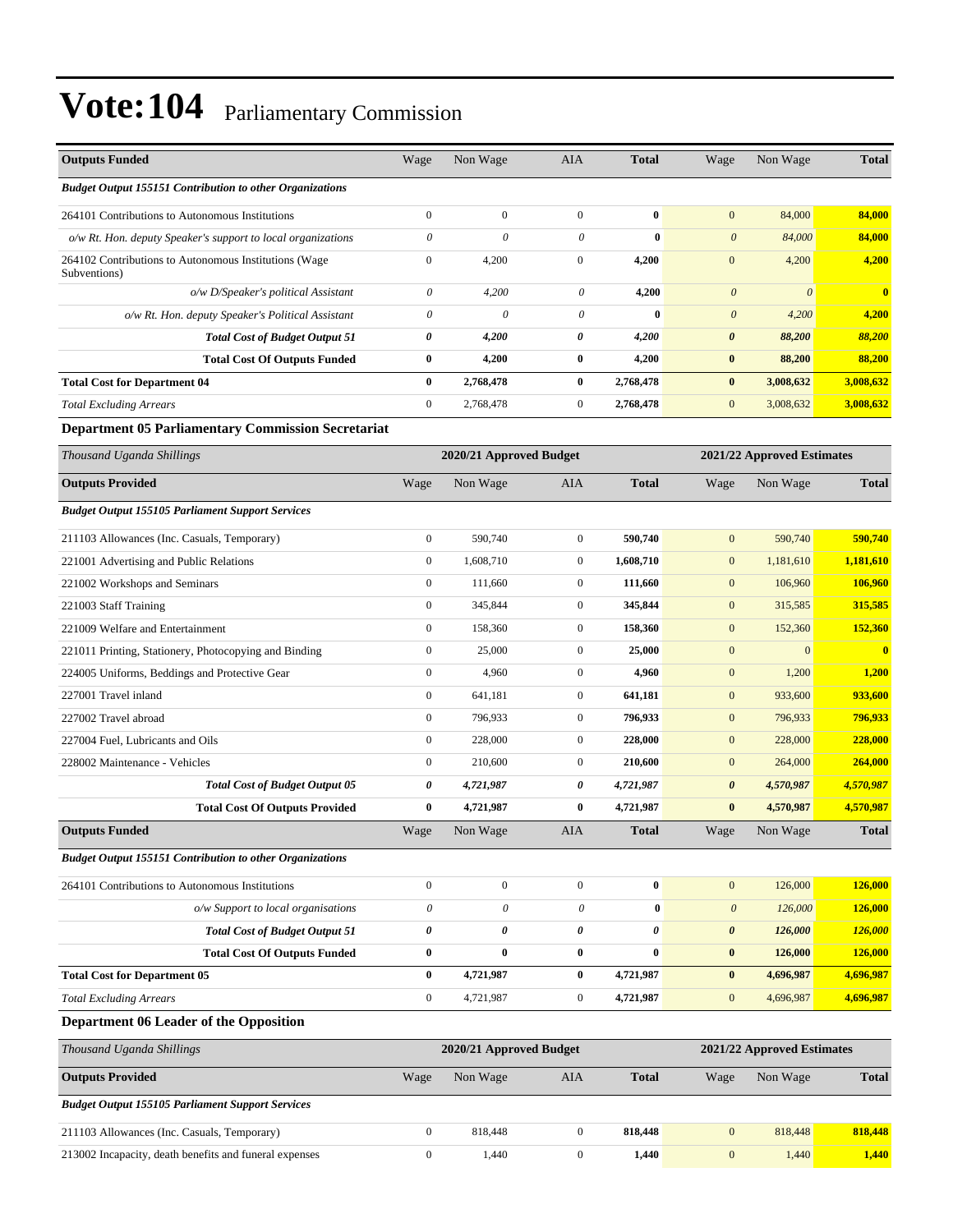| 221001 Advertising and Public Relations                                                                                                                                                                                                                                                                                            | $\mathbf{0}$     | 24,000    | $\Omega$       | 24,000    | 24,000<br>$\mathbf{0}$             | 24,000       |
|------------------------------------------------------------------------------------------------------------------------------------------------------------------------------------------------------------------------------------------------------------------------------------------------------------------------------------|------------------|-----------|----------------|-----------|------------------------------------|--------------|
| 221002 Workshops and Seminars                                                                                                                                                                                                                                                                                                      | $\overline{0}$   | 144,050   | $\overline{0}$ | 144,050   | 149,610<br>$\mathbf{0}$            | 149,610      |
| 221003 Staff Training                                                                                                                                                                                                                                                                                                              | $\boldsymbol{0}$ | 338,581   | $\overline{0}$ | 338,581   | $\mathbf{0}$<br>338,581            | 338,581      |
| 221007 Books, Periodicals & Newspapers                                                                                                                                                                                                                                                                                             | $\overline{0}$   | 18,000    | $\overline{0}$ | 18,000    | $\Omega$<br>$\mathbf{0}$           | $\mathbf{0}$ |
| 221009 Welfare and Entertainment                                                                                                                                                                                                                                                                                                   | $\overline{0}$   | 85,200    | $\Omega$       | 85,200    | $\mathbf{0}$<br>119,800            | 119,800      |
| 221011 Printing, Stationery, Photocopying and Binding                                                                                                                                                                                                                                                                              | $\overline{0}$   | 60,000    | $\overline{0}$ | 60,000    | $\overline{0}$<br>$\mathbf{0}$     | $\mathbf{0}$ |
| 224005 Uniforms, Beddings and Protective Gear                                                                                                                                                                                                                                                                                      | $\overline{0}$   | 10,370    | $\overline{0}$ | 10,370    | 11,050<br>$\mathbf{0}$             | 11,050       |
| 225001 Consultancy Services- Short term                                                                                                                                                                                                                                                                                            | $\overline{0}$   | 140,000   | $\overline{0}$ | 140,000   | $\overline{0}$<br>$\mathbf{0}$     | $\mathbf{0}$ |
| 227001 Travel inland                                                                                                                                                                                                                                                                                                               | $\overline{0}$   | 331,240   | $\overline{0}$ | 331,240   | $\mathbf{0}$<br>331,240            | 331,240      |
| 227002 Travel abroad                                                                                                                                                                                                                                                                                                               | $\overline{0}$   | 738,450   | $\overline{0}$ | 738,450   | $\mathbf{0}$<br>725,610            | 725,610      |
| 227004 Fuel, Lubricants and Oils                                                                                                                                                                                                                                                                                                   | $\overline{0}$   | 228,000   | $\overline{0}$ | 228,000   | $\mathbf{0}$<br>228,000            | 228,000      |
| 228002 Maintenance - Vehicles                                                                                                                                                                                                                                                                                                      | $\overline{0}$   | 152,000   | $\overline{0}$ | 152,000   | $\mathbf{0}$<br>264,000            | 264,000      |
| <b>Total Cost of Budget Output 05</b>                                                                                                                                                                                                                                                                                              | 0                | 3,089,779 | 0              | 3,089,779 | $\boldsymbol{\theta}$<br>3,011,779 | 3,011,779    |
| <b>Total Cost Of Outputs Provided</b>                                                                                                                                                                                                                                                                                              | $\bf{0}$         | 3,089,779 | $\bf{0}$       | 3,089,779 | $\bf{0}$<br>3,011,779              | 3,011,779    |
| <b>Total Cost for Department 06</b>                                                                                                                                                                                                                                                                                                | $\bf{0}$         | 3,089,779 | $\bf{0}$       | 3,089,779 | $\bf{0}$<br>3,011,779              | 3,011,779    |
| <b>Total Excluding Arrears</b>                                                                                                                                                                                                                                                                                                     | $\overline{0}$   | 3,089,779 | $\overline{0}$ | 3,089,779 | $\mathbf{0}$<br>3,011,779          | 3,011,779    |
| $\mathbf{D}$ $\mathbf{A}$ $\mathbf{A}$ $\mathbf{F}$ $\mathbf{D}$ $\mathbf{A}$ $\mathbf{A}$ $\mathbf{A}$ $\mathbf{A}$ $\mathbf{A}$ $\mathbf{A}$ $\mathbf{A}$ $\mathbf{A}$ $\mathbf{A}$ $\mathbf{A}$ $\mathbf{A}$ $\mathbf{A}$ $\mathbf{A}$ $\mathbf{A}$ $\mathbf{A}$ $\mathbf{A}$ $\mathbf{A}$ $\mathbf{A}$ $\mathbf{A}$ $\mathbf{$ |                  |           |                |           |                                    |              |

#### **Department 07 Department of Clerks**

| Thousand Uganda Shillings                                     | 2020/21 Approved Budget<br>2021/22 Approved Estimates |           |              |              |                       |              |              |
|---------------------------------------------------------------|-------------------------------------------------------|-----------|--------------|--------------|-----------------------|--------------|--------------|
| <b>Outputs Provided</b>                                       | Wage                                                  | Non Wage  | <b>AIA</b>   | <b>Total</b> | Wage                  | Non Wage     | <b>Total</b> |
| <b>Budget Output 155105 Parliament Support Services</b>       |                                                       |           |              |              |                       |              |              |
| 221001 Advertising and Public Relations                       | $\overline{0}$                                        | 10.000    | $\mathbf{0}$ | 10.000       | $\mathbf{0}$          | 10,000       | 10,000       |
| 221002 Workshops and Seminars                                 | $\overline{0}$                                        | 125,250   | $\mathbf{0}$ | 125,250      | $\mathbf{0}$          | 132,550      | 132,550      |
| 221003 Staff Training                                         | $\mathbf{0}$                                          | 765,319   | $\Omega$     | 765,319      | $\mathbf{0}$          | 698,819      | 698,819      |
| 221007 Books, Periodicals & Newspapers                        | $\overline{0}$                                        | 50,000    | $\mathbf{0}$ | 50,000       | $\mathbf{0}$          | $\mathbf{0}$ | $\mathbf{0}$ |
| 221009 Welfare and Entertainment                              | $\mathbf{0}$                                          | 30,000    | $\mathbf{0}$ | 30,000       | $\mathbf{0}$          | 91,200       | 91,200       |
| 224005 Uniforms, Beddings and Protective Gear                 | $\overline{0}$                                        | 208,161   | $\mathbf{0}$ | 208,161      | $\mathbf{0}$          | 208,161      | 208,161      |
| 227001 Travel inland                                          | $\mathbf{0}$                                          | 18,000    | $\mathbf{0}$ | 18,000       | $\mathbf{0}$          | 18,000       | 18,000       |
| 227002 Travel abroad                                          | $\overline{0}$                                        | 200,700   | $\Omega$     | 200,700      | $\mathbf{0}$          | 200,700      | 200,700      |
| 227004 Fuel, Lubricants and Oils                              | $\overline{0}$                                        | 144,000   | $\mathbf{0}$ | 144,000      | $\mathbf{0}$          | 144,000      | 144,000      |
| 228002 Maintenance - Vehicles                                 | $\mathbf{0}$                                          | 96,000    | $\mathbf{0}$ | 96,000       | $\mathbf{0}$          | 144,000      | 144,000      |
| <b>Total Cost of Budget Output 05</b>                         | 0                                                     | 1,647,430 | 0            | 1,647,430    | $\boldsymbol{\theta}$ | 1,647,430    | 1,647,430    |
| <b>Total Cost Of Outputs Provided</b>                         | $\bf{0}$                                              | 1,647,430 | $\bf{0}$     | 1,647,430    | $\bf{0}$              | 1,647,430    | 1,647,430    |
| <b>Total Cost for Department 07</b>                           | $\bf{0}$                                              | 1,647,430 | $\bf{0}$     | 1,647,430    | $\bf{0}$              | 1,647,430    | 1,647,430    |
| <b>Total Excluding Arrears</b>                                | $\overline{0}$                                        | 1,647,430 | $\mathbf{0}$ | 1,647,430    | $\mathbf{0}$          | 1,647,430    | 1,647,430    |
| <b>Department 08 Department of Finance and Administration</b> |                                                       |           |              |              |                       |              |              |

*Thousand Uganda Shillings* **2020/21 Approved Budget 2021/22 Approved Estimates Outputs Provided** Wage Non Wage AIA **Total** Wage Non Wage **Total** *Budget Output 155105 Parliament Support Services* 211103 Allowances (Inc. Casuals, Temporary) 0 470,813 0 **470,813** 0 470,813 **470,813** 221001 Advertising and Public Relations 0 142,000 0 **142,000** 0 342,000 **342,000** 221002 Workshops and Seminars 0 94,050 0 **94,050** 0 98,950 **98,950**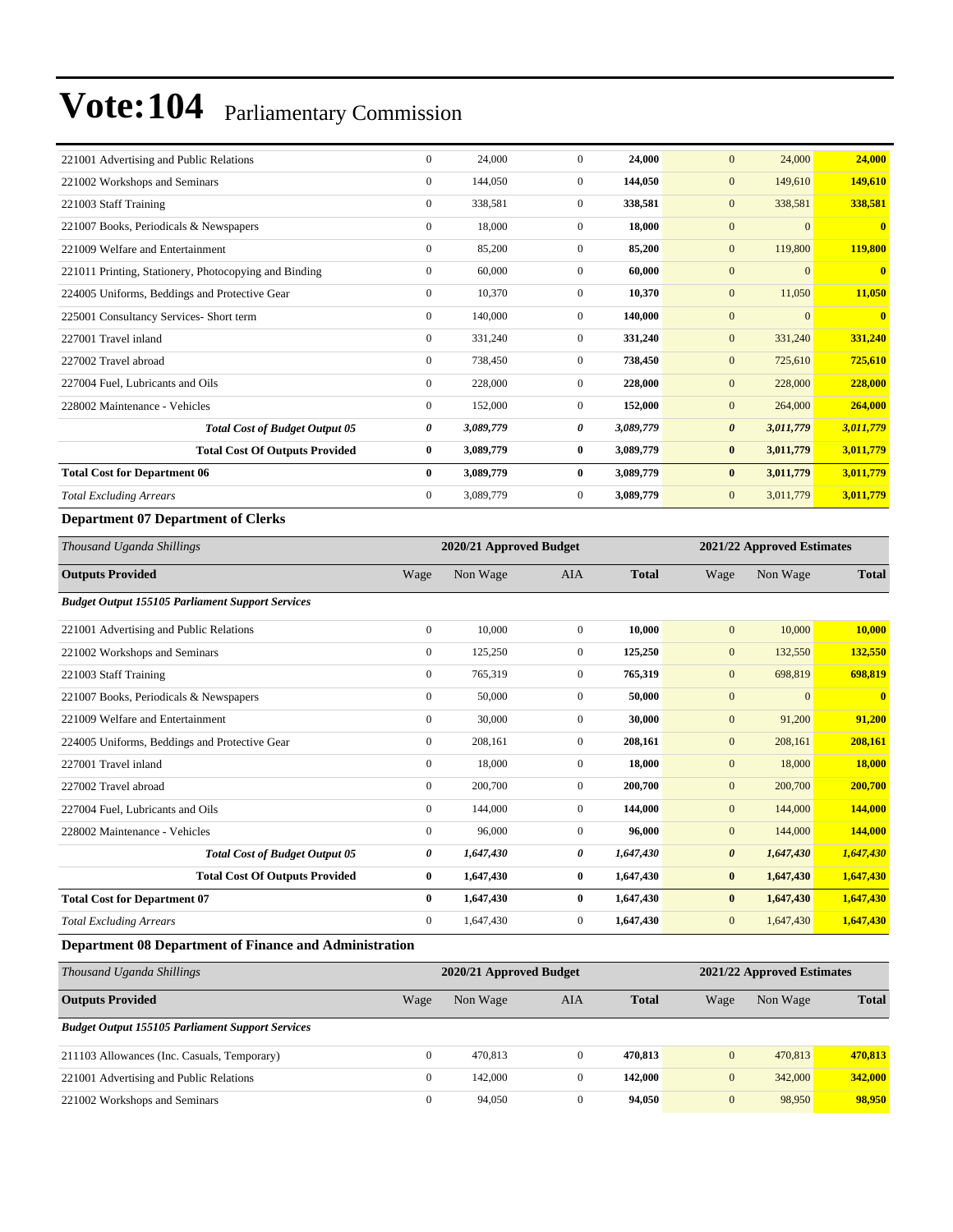| 221003 Staff Training                                      | $\boldsymbol{0}$ | 601,309                 | $\boldsymbol{0}$ | 601,309      | $\mathbf{0}$          | 601,309                    | 601,309       |
|------------------------------------------------------------|------------------|-------------------------|------------------|--------------|-----------------------|----------------------------|---------------|
| 221009 Welfare and Entertainment                           | $\boldsymbol{0}$ | 54,960                  | $\boldsymbol{0}$ | 54,960       | $\mathbf{0}$          | 78,360                     | 78,360        |
| 221017 Subscriptions                                       | $\boldsymbol{0}$ | 21,088                  | $\boldsymbol{0}$ | 21,088       | $\mathbf{0}$          | 21,088                     | 21,088        |
| 224005 Uniforms, Beddings and Protective Gear              | $\boldsymbol{0}$ | 3,680                   | $\boldsymbol{0}$ | 3,680        | $\mathbf{0}$          | 3,680                      | 3,680         |
| 227001 Travel inland                                       | $\boldsymbol{0}$ | 18,000                  | $\boldsymbol{0}$ | 18,000       | $\boldsymbol{0}$      | 18,000                     | <b>18,000</b> |
| 227002 Travel abroad                                       | $\boldsymbol{0}$ | 493,385                 | $\boldsymbol{0}$ | 493,385      | $\mathbf{0}$          | 241,085                    | 241,085       |
| 227004 Fuel, Lubricants and Oils                           | $\boldsymbol{0}$ | 108,000                 | $\boldsymbol{0}$ | 108,000      | $\boldsymbol{0}$      | 108,000                    | 108,000       |
| 228002 Maintenance - Vehicles                              | $\boldsymbol{0}$ | 72,000                  | $\boldsymbol{0}$ | 72,000       | $\mathbf{0}$          | 96,000                     | 96,000        |
| <b>Total Cost of Budget Output 05</b>                      | 0                | 2,079,284               | 0                | 2,079,284    | $\boldsymbol{\theta}$ | 2,079,284                  | 2,079,284     |
| <b>Total Cost Of Outputs Provided</b>                      | $\bf{0}$         | 2,079,284               | $\bf{0}$         | 2,079,284    | $\bf{0}$              | 2,079,284                  | 2,079,284     |
| <b>Total Cost for Department 08</b>                        | $\bf{0}$         | 2,079,284               | $\bf{0}$         | 2,079,284    | $\bf{0}$              | 2,079,284                  | 2,079,284     |
| <b>Total Excluding Arrears</b>                             | $\boldsymbol{0}$ | 2,079,284               | $\boldsymbol{0}$ | 2,079,284    | $\mathbf{0}$          | 2,079,284                  | 2,079,284     |
| Department 09 Department of Library and Research           |                  |                         |                  |              |                       |                            |               |
| Thousand Uganda Shillings                                  |                  | 2020/21 Approved Budget |                  |              |                       | 2021/22 Approved Estimates |               |
| <b>Outputs Provided</b>                                    | Wage             | Non Wage                | AIA              | <b>Total</b> | Wage                  | Non Wage                   | <b>Total</b>  |
| <b>Budget Output 155120 Records Management Services</b>    |                  |                         |                  |              |                       |                            |               |
| 211103 Allowances (Inc. Casuals, Temporary)                | $\boldsymbol{0}$ | 20,000                  | $\boldsymbol{0}$ | 20,000       | $\mathbf{0}$          | 20,000                     | 20,000        |
| 221001 Advertising and Public Relations                    | $\boldsymbol{0}$ | 26,000                  | $\boldsymbol{0}$ | 26,000       | $\mathbf{0}$          | 27,600                     | 27,600        |
| 221002 Workshops and Seminars                              | $\boldsymbol{0}$ | 67,650                  | $\mathbf{0}$     | 67,650       | $\boldsymbol{0}$      | 70,150                     | 70,150        |
| 221003 Staff Training                                      | $\boldsymbol{0}$ | 298,429                 | $\boldsymbol{0}$ | 298,429      | $\mathbf{0}$          | 298,429                    | 298,429       |
| 221007 Books, Periodicals & Newspapers                     | $\boldsymbol{0}$ | 274,474                 | $\boldsymbol{0}$ | 274,474      | $\mathbf{0}$          | 244,874                    | 244,874       |
| 221009 Welfare and Entertainment                           | $\boldsymbol{0}$ | 34,800                  | $\mathbf{0}$     | 34,800       | $\mathbf{0}$          | 34,800                     | 34,800        |
| 221011 Printing, Stationery, Photocopying and Binding      | $\boldsymbol{0}$ | 20,000                  | $\boldsymbol{0}$ | 20,000       | $\mathbf{0}$          | $\boldsymbol{0}$           | $\bf{0}$      |
| 221017 Subscriptions                                       | $\boldsymbol{0}$ | 30,146                  | $\mathbf{0}$     | 30,146       | $\boldsymbol{0}$      | 30,146                     | 30,146        |
| 222002 Postage and Courier                                 | $\boldsymbol{0}$ | 48,300                  | $\boldsymbol{0}$ | 48,300       | $\mathbf{0}$          | 48,300                     | 48,300        |
| 224005 Uniforms, Beddings and Protective Gear              | $\boldsymbol{0}$ | 2,080                   | $\mathbf{0}$     | 2,080        | $\boldsymbol{0}$      | 3,000                      | 3,000         |
| 225001 Consultancy Services- Short term                    | $\boldsymbol{0}$ | 160,000                 | $\boldsymbol{0}$ | 160,000      | $\mathbf{0}$          | 204,580                    | 204,580       |
| 227001 Travel inland                                       | $\boldsymbol{0}$ | 37,800                  | $\boldsymbol{0}$ | 37,800       | $\mathbf{0}$          | 37,800                     | 37,800        |
| 227002 Travel abroad                                       | $\boldsymbol{0}$ | 103,293                 | $\boldsymbol{0}$ | 103,293      | $\mathbf{0}$          | 103,293                    | 103,293       |
| 227004 Fuel, Lubricants and Oils                           | $\boldsymbol{0}$ | 72,000                  | $\boldsymbol{0}$ | 72,000       | $\boldsymbol{0}$      | 72,000                     | 72,000        |
| 228002 Maintenance - Vehicles                              | $\boldsymbol{0}$ | 48,000                  | 0                | 48,000       | $\mathbf{0}$          | 48,000                     | 48,000        |
| <b>Total Cost of Budget Output 20</b>                      | 0                | 1,242,971               | 0                | 1,242,971    | $\boldsymbol{\theta}$ | 1,242,971                  | 1,242,971     |
| <b>Total Cost Of Outputs Provided</b>                      | $\bf{0}$         | 1,242,971               | $\bf{0}$         | 1,242,971    | $\bf{0}$              | 1,242,971                  | 1,242,971     |
| <b>Total Cost for Department 09</b>                        | $\bf{0}$         | 1,242,971               | $\bf{0}$         | 1,242,971    | $\bf{0}$              | 1,242,971                  | 1,242,971     |
| <b>Total Excluding Arrears</b>                             | $\boldsymbol{0}$ | 1,242,971               | $\mathbf{0}$     | 1,242,971    | $\mathbf{0}$          | 1,242,971                  | 1,242,971     |
| Department 10 Department of Legal and Legislative Services |                  |                         |                  |              |                       |                            |               |

| Thousand Uganda Shillings                               | 2020/21 Approved Budget |          |          |              |              | 2021/22 Approved Estimates |              |  |
|---------------------------------------------------------|-------------------------|----------|----------|--------------|--------------|----------------------------|--------------|--|
| <b>Outputs Provided</b>                                 | Wage                    | Non Wage | AIA      | <b>Total</b> | Wage         | Non Wage                   | <b>Total</b> |  |
| <b>Budget Output 155105 Parliament Support Services</b> |                         |          |          |              |              |                            |              |  |
| 211103 Allowances (Inc. Casuals, Temporary)             |                         | $^{(1)}$ | $\Omega$ |              | $\mathbf{0}$ | 13,500                     | 13,500       |  |
| 221001 Advertising and Public Relations                 |                         | 10,000   |          | 10.000       | $\mathbf{0}$ | 10,000                     | 10,000       |  |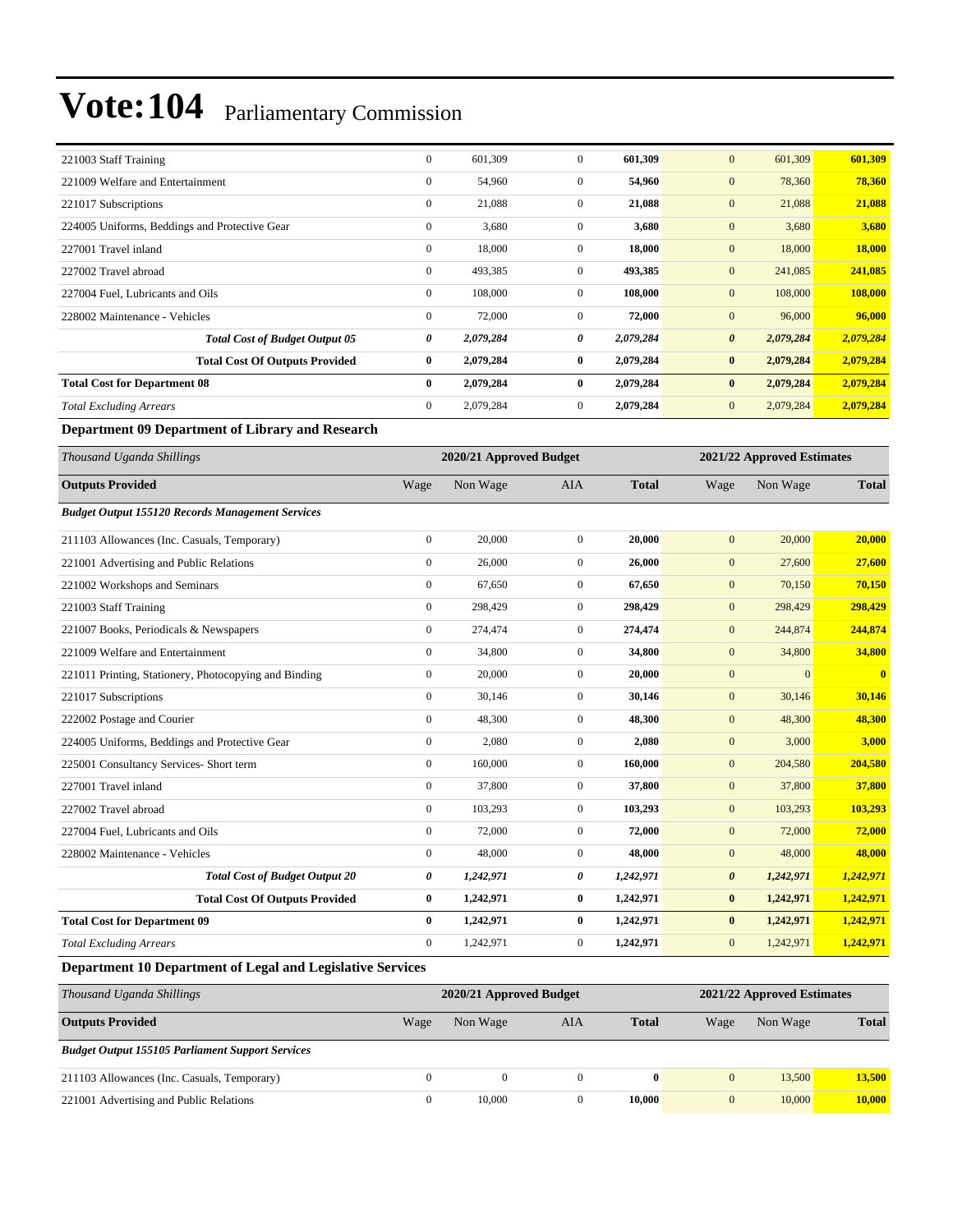| 221002 Workshops and Seminars                         | $\mathbf{0}$     | 171,700   | $\Omega$       | 171,700   | 123,700<br>$\mathbf{0}$            | 123,700                 |
|-------------------------------------------------------|------------------|-----------|----------------|-----------|------------------------------------|-------------------------|
| 221003 Staff Training                                 | $\mathbf{0}$     | 446,291   | $\overline{0}$ | 446,291   | $\mathbf{0}$<br>364,410            | 364,410                 |
| 221009 Welfare and Entertainment                      | $\mathbf{0}$     | 31,800    | $\Omega$       | 31,800    | 39,288<br>$\mathbf{0}$             | 39,288                  |
| 221011 Printing, Stationery, Photocopying and Binding | $\boldsymbol{0}$ | 76,500    | $\overline{0}$ | 76,500    | $\mathbf{0}$<br>$\mathbf{0}$       | $\overline{\mathbf{0}}$ |
| 221017 Subscriptions                                  | $\mathbf{0}$     | 7,000     | $\overline{0}$ | 7,000     | $\mathbf{0}$<br>30,880             | 30,880                  |
| 224005 Uniforms, Beddings and Protective Gear         | $\mathbf{0}$     | 28,600    | $\overline{0}$ | 28,600    | $\mathbf{0}$<br>48,100             | 48,100                  |
| 225001 Consultancy Services- Short term               | $\mathbf{0}$     | 15,000    | $\overline{0}$ | 15,000    | $\mathbf{0}$<br>45,000             | 45,000                  |
| 227001 Travel inland                                  | $\mathbf{0}$     | 18,000    | $\Omega$       | 18,000    | $\mathbf{0}$<br>94,500             | 94,500                  |
| 227002 Travel abroad                                  | $\mathbf{0}$     | 295,982   | $\Omega$       | 295,982   | $\mathbf{0}$<br>247,494            | 247,494                 |
| 227004 Fuel, Lubricants and Oils                      | $\mathbf{0}$     | 72,000    | $\Omega$       | 72,000    | $\mathbf{0}$<br>108,000            | 108,000                 |
| 228002 Maintenance - Vehicles                         | $\mathbf{0}$     | 48,000    | $\overline{0}$ | 48,000    | $\mathbf{0}$<br>96,000             | 96,000                  |
| <b>Total Cost of Budget Output 05</b>                 | 0                | 1,220,873 | 0              | 1,220,873 | $\boldsymbol{\theta}$<br>1,220,873 | 1,220,873               |
| <b>Total Cost Of Outputs Provided</b>                 | $\bf{0}$         | 1,220,873 | $\bf{0}$       | 1,220,873 | $\bf{0}$<br>1,220,873              | 1,220,873               |
| <b>Total Cost for Department 10</b>                   | $\bf{0}$         | 1,220,873 | $\bf{0}$       | 1,220,873 | $\bf{0}$<br>1,220,873              | 1,220,873               |
| <b>Total Excluding Arrears</b>                        | $\mathbf{0}$     | 1,220,873 | $\overline{0}$ | 1,220,873 | $\mathbf{0}$<br>1,220,873          | 1,220,873               |

#### **Department 11 Department of Sergeant-At-Arms**

| Thousand Uganda Shillings                               | 2020/21 Approved Budget |                       |                  |                       | 2021/22 Approved Estimates |           |              |  |
|---------------------------------------------------------|-------------------------|-----------------------|------------------|-----------------------|----------------------------|-----------|--------------|--|
| <b>Outputs Provided</b>                                 | Wage                    | Non Wage              | <b>AIA</b>       | <b>Total</b>          | Wage                       | Non Wage  | <b>Total</b> |  |
| <b>Budget Output 155105 Parliament Support Services</b> |                         |                       |                  |                       |                            |           |              |  |
| 211103 Allowances (Inc. Casuals, Temporary)             | $\boldsymbol{0}$        | 50,400                | $\mathbf{0}$     | 50,400                | $\mathbf{0}$               | 60,480    | 60,480       |  |
| 213001 Medical expenses (To employees)                  | $\boldsymbol{0}$        | 839,752               | $\boldsymbol{0}$ | 839,752               | $\boldsymbol{0}$           | 518,838   | 518,838      |  |
| 221001 Advertising and Public Relations                 | $\boldsymbol{0}$        | 10,000                | $\mathbf{0}$     | 10,000                | $\mathbf{0}$               | 10,000    | 10,000       |  |
| 221002 Workshops and Seminars                           | $\mathbf{0}$            | 118,050               | $\overline{0}$   | 118,050               | $\mathbf{0}$               | 122,950   | 122,950      |  |
| 221003 Staff Training                                   | $\boldsymbol{0}$        | 371,025               | $\mathbf{0}$     | 371,025               | $\boldsymbol{0}$           | 371,025   | 371,025      |  |
| 221009 Welfare and Entertainment                        | $\boldsymbol{0}$        | 128,164               | $\boldsymbol{0}$ | 128,164               | $\mathbf{0}$               | 136,050   | 136,050      |  |
| 223005 Electricity                                      | $\boldsymbol{0}$        | 721,890               | $\boldsymbol{0}$ | 721,890               | $\mathbf{0}$               | 721,890   | 721,890      |  |
| 223006 Water                                            | $\boldsymbol{0}$        | 460,000               | $\overline{0}$   | 460,000               | $\boldsymbol{0}$           | 460,000   | 460,000      |  |
| 224004 Cleaning and Sanitation                          | $\mathbf{0}$            | 570,292               | $\mathbf{0}$     | 570,292               | $\boldsymbol{0}$           | 570,292   | 570,292      |  |
| 224005 Uniforms, Beddings and Protective Gear           | $\mathbf{0}$            | 47,000                | $\mathbf{0}$     | 47,000                | $\mathbf{0}$               | 24,000    | 24,000       |  |
| 227001 Travel inland                                    | $\mathbf{0}$            | 18,000                | $\mathbf{0}$     | 18,000                | $\mathbf{0}$               | 18,000    | 18,000       |  |
| 227002 Travel abroad                                    | $\boldsymbol{0}$        | 348,300               | $\boldsymbol{0}$ | 348,300               | $\boldsymbol{0}$           | 348,300   | 348,300      |  |
| 227004 Fuel, Lubricants and Oils                        | $\boldsymbol{0}$        | 400,992               | $\overline{0}$   | 400,992               | $\mathbf{0}$               | 476,640   | 476,640      |  |
| 228001 Maintenance - Civil                              | $\mathbf{0}$            | 631.913               | $\overline{0}$   | 631,913               | $\mathbf{0}$               | 631,913   | 631,913      |  |
| 228002 Maintenance - Vehicles                           | $\boldsymbol{0}$        | 96,000                | $\overline{0}$   | 96,000                | $\mathbf{0}$               | 144,000   | 144,000      |  |
| 228003 Maintenance - Machinery, Equipment & Furniture   | $\boldsymbol{0}$        | 458,619               | $\overline{0}$   | 458,619               | $\mathbf{0}$               | 458,619   | 458,619      |  |
| <b>Total Cost of Budget Output 05</b>                   | 0                       | 5,270,397             | 0                | 5,270,397             | $\boldsymbol{\theta}$      | 5,072,997 | 5,072,997    |  |
| <b>Budget Output 155107 HIV/AIDS Mainstreaming</b>      |                         |                       |                  |                       |                            |           |              |  |
| 213001 Medical expenses (To employees)                  | $\boldsymbol{0}$        | $\mathbf{0}$          | $\mathbf{0}$     | $\bf{0}$              | $\mathbf{0}$               | 197,400   | 197,400      |  |
| <b>Total Cost of Budget Output 07</b>                   | $\boldsymbol{\theta}$   | $\boldsymbol{\theta}$ | $\theta$         | $\boldsymbol{\theta}$ | $\boldsymbol{\theta}$      | 197,400   | 197,400      |  |
| <b>Total Cost Of Outputs Provided</b>                   | $\bf{0}$                | 5,270,397             | $\bf{0}$         | 5,270,397             | $\bf{0}$                   | 5,270,397 | 5,270,397    |  |
| <b>Total Cost for Department 11</b>                     | $\bf{0}$                | 5,270,397             | $\bf{0}$         | 5,270,397             | $\bf{0}$                   | 5,270,397 | 5,270,397    |  |
| <b>Total Excluding Arrears</b>                          | $\mathbf{0}$            | 5,270,397             | $\mathbf{0}$     | 5,270,397             | $\mathbf{0}$               | 5,270,397 | 5,270,397    |  |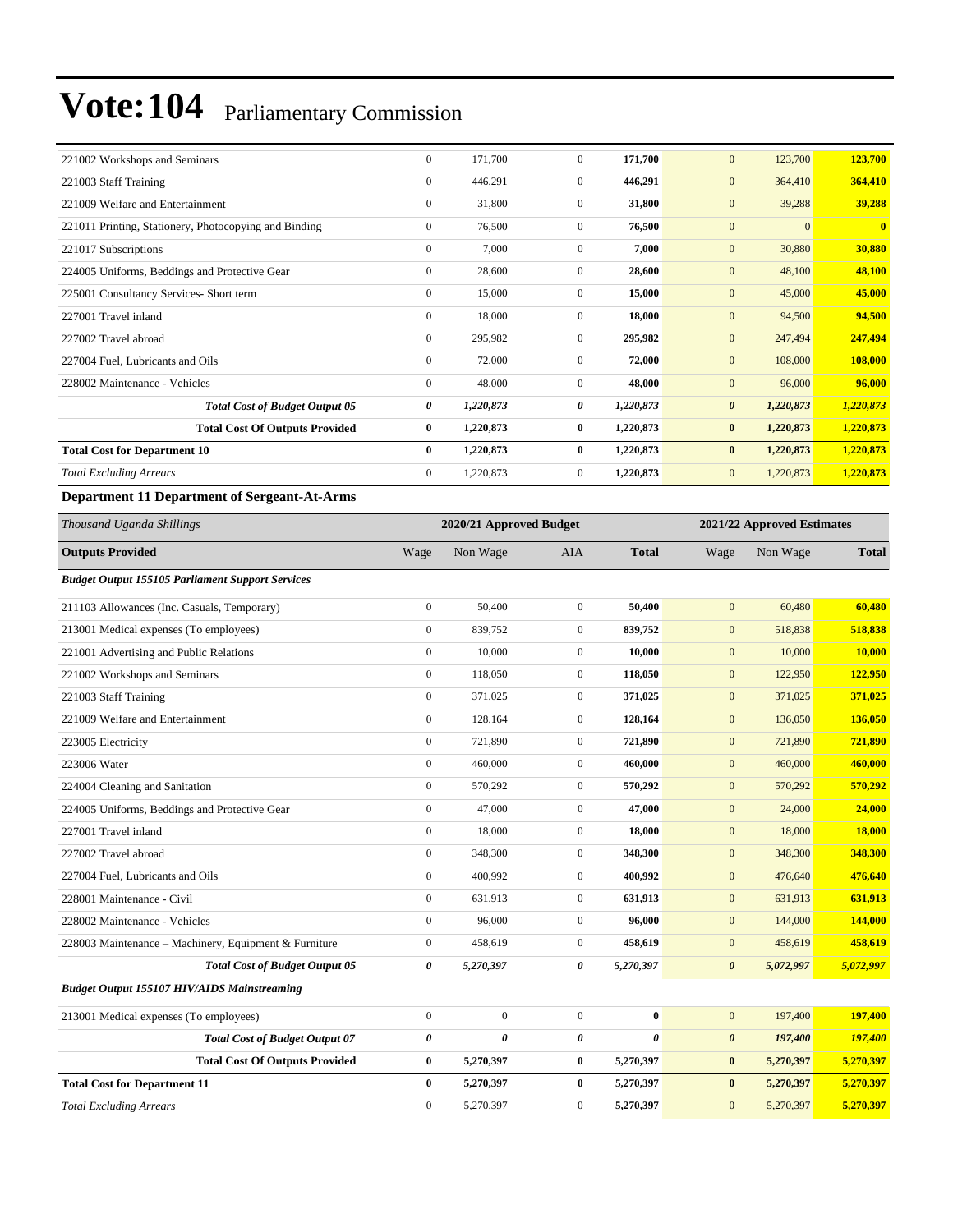### **Department 12 Department of Official Report**

| Thousand Uganda Shillings                               |                  | 2020/21 Approved Budget |                | 2021/22 Approved Estimates |                       |              |               |
|---------------------------------------------------------|------------------|-------------------------|----------------|----------------------------|-----------------------|--------------|---------------|
| <b>Outputs Provided</b>                                 | Wage             | Non Wage                | <b>AIA</b>     | <b>Total</b>               | Wage                  | Non Wage     | <b>Total</b>  |
| <b>Budget Output 155105 Parliament Support Services</b> |                  |                         |                |                            |                       |              |               |
| 211103 Allowances (Inc. Casuals, Temporary)             | $\boldsymbol{0}$ | 531,360                 | $\mathbf{0}$   | 531,360                    | $\mathbf{0}$          | $\mathbf{0}$ | $\mathbf{0}$  |
| 221001 Advertising and Public Relations                 | $\mathbf{0}$     | 10,000                  | $\overline{0}$ | 10,000                     | $\mathbf{0}$          | 10,000       | 10,000        |
| 221002 Workshops and Seminars                           | $\mathbf{0}$     | 146,850                 | $\overline{0}$ | 146,850                    | $\mathbf{0}$          | 146,950      | 146,950       |
| 221003 Staff Training                                   | $\mathbf{0}$     | 500,575                 | $\Omega$       | 500,575                    | $\mathbf{0}$          | 500,575      | 500,575       |
| 221009 Welfare and Entertainment                        | $\boldsymbol{0}$ | 25,860                  | $\mathbf{0}$   | 25,860                     | $\mathbf{0}$          | 25,860       | 25,860        |
| 221011 Printing, Stationery, Photocopying and Binding   | $\mathbf{0}$     | 95,306                  | $\mathbf{0}$   | 95,306                     | $\mathbf{0}$          | 510,000      | 510,000       |
| 221017 Subscriptions                                    | $\mathbf{0}$     | 3,733                   | $\overline{0}$ | 3,733                      | $\mathbf{0}$          | 9,552        | 9,552         |
| 224005 Uniforms, Beddings and Protective Gear           | $\mathbf{0}$     | 113,600                 | $\mathbf{0}$   | 113,600                    | $\mathbf{0}$          | 113,600      | 113,600       |
| 227001 Travel inland                                    | $\mathbf{0}$     | 18,000                  | $\overline{0}$ | 18.000                     | $\mathbf{0}$          | 18,000       | <b>18,000</b> |
| 227002 Travel abroad                                    | $\overline{0}$   | 360,263                 | $\mathbf{0}$   | 360,263                    | $\mathbf{0}$          | 251,550      | 251,550       |
| 227004 Fuel, Lubricants and Oils                        | $\mathbf{0}$     | 108,000                 | $\overline{0}$ | 108,000                    | $\mathbf{0}$          | 108,000      | 108,000       |
| 228002 Maintenance - Vehicles                           | $\overline{0}$   | 72,000                  | $\overline{0}$ | 72,000                     | $\mathbf{0}$          | 72,000       | 72,000        |
| 228003 Maintenance – Machinery, Equipment & Furniture   | $\mathbf{0}$     | 143,750                 | $\overline{0}$ | 143,750                    | $\mathbf{0}$          | 143,750      | 143,750       |
| <b>Total Cost of Budget Output 05</b>                   | 0                | 2,129,297               | 0              | 2,129,297                  | $\boldsymbol{\theta}$ | 1,909,837    | 1,909,837     |
| <b>Total Cost Of Outputs Provided</b>                   | $\bf{0}$         | 2,129,297               | $\bf{0}$       | 2,129,297                  | $\bf{0}$              | 1,909,837    | 1,909,837     |
| <b>Total Cost for Department 12</b>                     | $\bf{0}$         | 2,129,297               | $\bf{0}$       | 2,129,297                  | $\bf{0}$              | 1,909,837    | 1,909,837     |
| <b>Total Excluding Arrears</b>                          | $\mathbf{0}$     | 2,129,297               | $\mathbf{0}$   | 2,129,297                  | $\mathbf{0}$          | 1,909,837    | 1,909,837     |

### **Department 13 Parliamentary Budget Office**

| Thousand Uganda Shillings                               |              | 2020/21 Approved Budget |                | 2021/22 Approved Estimates |                       |                |                         |
|---------------------------------------------------------|--------------|-------------------------|----------------|----------------------------|-----------------------|----------------|-------------------------|
| <b>Outputs Provided</b>                                 | Wage         | Non Wage                | <b>AIA</b>     | <b>Total</b>               | Wage                  | Non Wage       | <b>Total</b>            |
| <b>Budget Output 155105 Parliament Support Services</b> |              |                         |                |                            |                       |                |                         |
| 221001 Advertising and Public Relations                 | $\mathbf{0}$ | 10.000                  | $\Omega$       | 10.000                     | $\mathbf{0}$          | 10,000         | 10,000                  |
| 221002 Workshops and Seminars                           | $\mathbf{0}$ | 77,250                  | $\overline{0}$ | 77,250                     | $\mathbf{0}$          | 77,350         | 77,350                  |
| 221003 Staff Training                                   | $\mathbf{0}$ | 301,431                 | $\overline{0}$ | 301,431                    | $\mathbf{0}$          | 301,431        | 301,431                 |
| 221007 Books, Periodicals & Newspapers                  | $\mathbf{0}$ | $\mathbf{0}$            | $\Omega$       | $\mathbf{0}$               | $\mathbf{0}$          | 1,920          | 1,920                   |
| 221009 Welfare and Entertainment                        | $\mathbf{0}$ | 32,400                  | $\overline{0}$ | 32,400                     | $\mathbf{0}$          | 51,600         | 51,600                  |
| 221011 Printing, Stationery, Photocopying and Binding   | $\mathbf{0}$ | 42,000                  | $\overline{0}$ | 42,000                     | $\mathbf{0}$          | $\overline{0}$ | $\overline{\mathbf{0}}$ |
| 221017 Subscriptions                                    | $\mathbf{0}$ | 3,650                   | $\overline{0}$ | 3,650                      | $\mathbf{0}$          | 3,650          | 3,650                   |
| 227001 Travel inland                                    | $\mathbf{0}$ | 255,144                 | $\overline{0}$ | 255,144                    | $\mathbf{0}$          | 255,144        | 255,144                 |
| 227002 Travel abroad                                    | $\mathbf{0}$ | 274,896                 | $\overline{0}$ | 274,896                    | $\mathbf{0}$          | 271,676        | 271,676                 |
| 227004 Fuel, Lubricants and Oils                        | $\mathbf{0}$ | 138,000                 | $\Omega$       | 138,000                    | $\mathbf{0}$          | 120,000        | 120,000                 |
| 228002 Maintenance - Vehicles                           | $\mathbf{0}$ | 72,000                  | $\overline{0}$ | 72,000                     | $\mathbf{0}$          | 72,000         | 72,000                  |
| <b>Total Cost of Budget Output 05</b>                   | 0            | 1,206,771               | 0              | 1,206,771                  | $\boldsymbol{\theta}$ | 1,164,771      | 1,164,771               |
| <b>Total Cost Of Outputs Provided</b>                   | $\bf{0}$     | 1,206,771               | $\bf{0}$       | 1,206,771                  | $\bf{0}$              | 1,164,771      | 1,164,771               |
| <b>Total Cost for Department 13</b>                     | $\bf{0}$     | 1,206,771               | $\bf{0}$       | 1,206,771                  | $\bf{0}$              | 1,164,771      | 1,164,771               |
| <b>Total Excluding Arrears</b>                          | $\mathbf{0}$ | 1,206,771               | $\overline{0}$ | 1,206,771                  | $\boldsymbol{0}$      | 1,164,771      | 1,164,771               |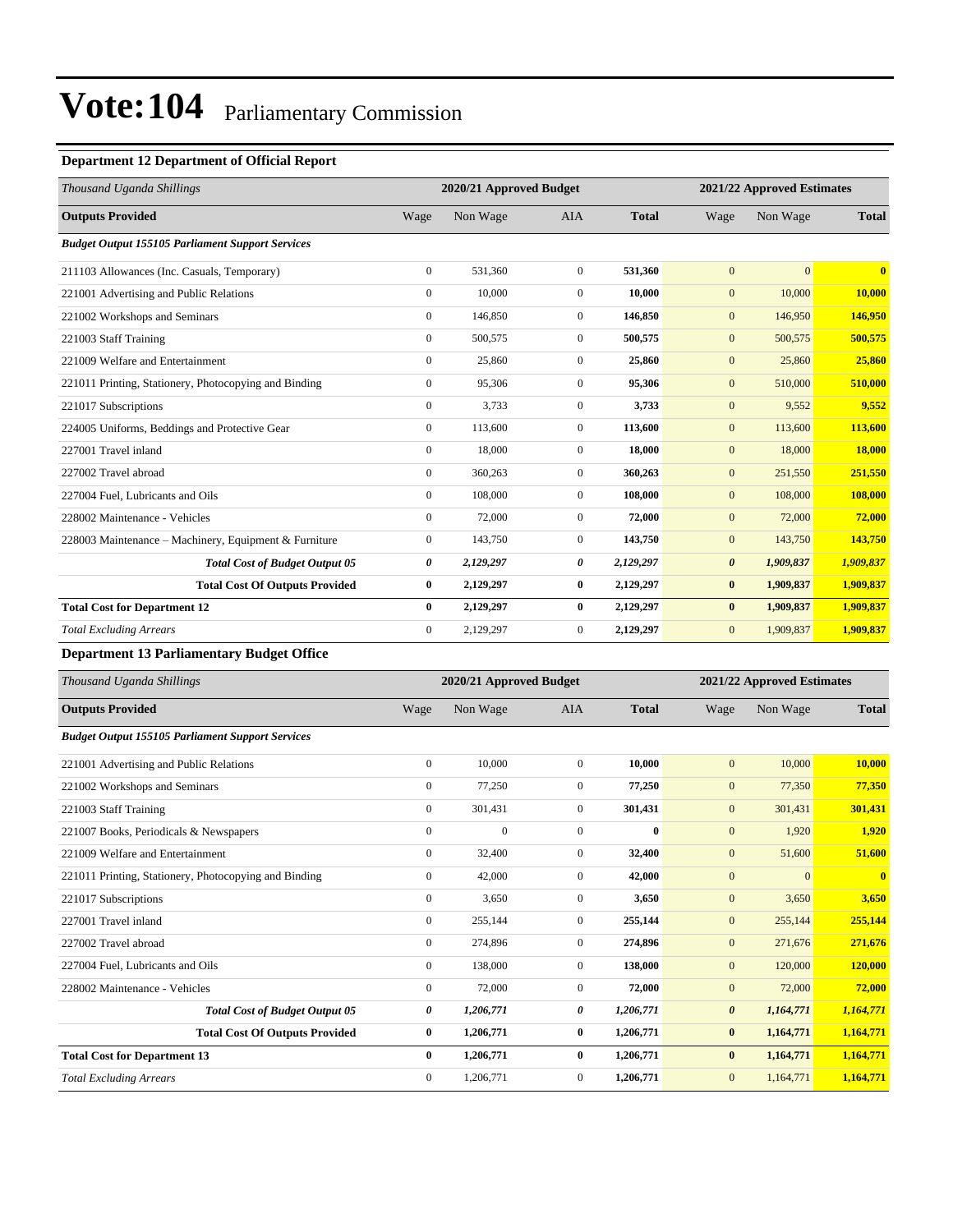#### **Department 14 Planning and Development Coordination Office**

| Thousand Uganda Shillings                               |                | 2020/21 Approved Budget |                |              | 2021/22 Approved Estimates |              |              |
|---------------------------------------------------------|----------------|-------------------------|----------------|--------------|----------------------------|--------------|--------------|
| <b>Outputs Provided</b>                                 | Wage           | Non Wage                | <b>AIA</b>     | <b>Total</b> | Wage                       | Non Wage     | <b>Total</b> |
| <b>Budget Output 155105 Parliament Support Services</b> |                |                         |                |              |                            |              |              |
| 221001 Advertising and Public Relations                 | $\overline{0}$ | 10,000                  | $\overline{0}$ | 10,000       | $\mathbf{0}$               | 10,000       | 10,000       |
| 221002 Workshops and Seminars                           | $\overline{0}$ | 232,236                 | $\mathbf{0}$   | 232,236      | $\mathbf{0}$               | 235,916      | 235,916      |
| 221003 Staff Training                                   | $\overline{0}$ | 266,019                 | $\overline{0}$ | 266,019      | $\mathbf{0}$               | 266,019      | 266,019      |
| 221009 Welfare and Entertainment                        | $\overline{0}$ | 18,000                  | $\mathbf{0}$   | 18,000       | $\mathbf{0}$               | 32,340       | 32,340       |
| 221011 Printing, Stationery, Photocopying and Binding   | $\mathbf{0}$   | 8,000                   | $\mathbf{0}$   | 8,000        | $\mathbf{0}$               | $\mathbf{0}$ | $\mathbf{0}$ |
| 225001 Consultancy Services- Short term                 | $\mathbf{0}$   | $\Omega$                | $\Omega$       | $\mathbf{0}$ | $\mathbf{0}$               | 20,000       | 20,000       |
| 227001 Travel inland                                    | $\mathbf{0}$   | 18,000                  | $\Omega$       | 18.000       | $\mathbf{0}$               | 18,000       | 18,000       |
| 227002 Travel abroad                                    | $\mathbf{0}$   | 157,008                 | $\Omega$       | 157,008      | $\mathbf{0}$               | 118,988      | 118,988      |
| 227004 Fuel, Lubricants and Oils                        | $\mathbf{0}$   | 108,000                 | $\overline{0}$ | 108,000      | $\mathbf{0}$               | 108,000      | 108,000      |
| 228002 Maintenance - Vehicles                           | $\mathbf{0}$   | 72,000                  | $\mathbf{0}$   | 72,000       | $\mathbf{0}$               | 72,000       | 72,000       |
| <b>Total Cost of Budget Output 05</b>                   | 0              | 889,263                 | 0              | 889,263      | $\boldsymbol{\theta}$      | 881,263      | 881,263      |
| <b>Total Cost Of Outputs Provided</b>                   | $\bf{0}$       | 889,263                 | $\bf{0}$       | 889,263      | $\bf{0}$                   | 881,263      | 881,263      |
| <b>Total Cost for Department 14</b>                     | $\bf{0}$       | 889,263                 | $\bf{0}$       | 889,263      | $\bf{0}$                   | 881,263      | 881,263      |
| <b>Total Excluding Arrears</b>                          | $\mathbf{0}$   | 889,263                 | $\overline{0}$ | 889,263      | $\mathbf{0}$               | 881,263      | 881,263      |

#### **Department 15 Information and Communications Technology**

| Thousand Uganda Shillings                                | 2020/21 Approved Budget |           |                |              | 2021/22 Approved Estimates |           |              |  |
|----------------------------------------------------------|-------------------------|-----------|----------------|--------------|----------------------------|-----------|--------------|--|
| <b>Outputs Provided</b>                                  | Wage                    | Non Wage  | <b>AIA</b>     | <b>Total</b> | Wage                       | Non Wage  | <b>Total</b> |  |
| <b>Budget Output 155105 Parliament Support Services</b>  |                         |           |                |              |                            |           |              |  |
| 221001 Advertising and Public Relations                  | $\mathbf{0}$            | 10,000    | $\mathbf{0}$   | 10,000       | $\mathbf{0}$               | 10,000    | 10,000       |  |
| 221002 Workshops and Seminars                            | $\mathbf{0}$            | 72,450    | $\overline{0}$ | 72,450       | $\mathbf{0}$               | 77,350    | 77,350       |  |
| 221003 Staff Training                                    | $\mathbf{0}$            | 293,429   | $\overline{0}$ | 293,429      | $\mathbf{0}$               | 293,429   | 293,429      |  |
| 221008 Computer supplies and Information Technology (IT) | $\mathbf{0}$            | 892,095   | $\overline{0}$ | 892,095      | $\overline{0}$             | 892,095   | 892,095      |  |
| 221009 Welfare and Entertainment                         | $\mathbf{0}$            | 21,240    | $\mathbf{0}$   | 21,240       | $\mathbf{0}$               | 41,700    | 41,700       |  |
| 222001 Telecommunications                                | $\mathbf{0}$            | 449,600   | $\overline{0}$ | 449,600      | $\mathbf{0}$               | 449,600   | 449,600      |  |
| 222003 Information and communications technology (ICT)   | $\Omega$                | 401,879   | $\Omega$       | 401,879      | $\mathbf{0}$               | 401,879   | 401,879      |  |
| 224005 Uniforms, Beddings and Protective Gear            | $\mathbf{0}$            | 2,250     | $\overline{0}$ | 2,250        | $\mathbf{0}$               | 3,300     | 3,300        |  |
| 227001 Travel inland                                     | $\overline{0}$          | 18,000    | $\mathbf{0}$   | 18,000       | $\mathbf{0}$               | 18,000    | 18,000       |  |
| 227002 Travel abroad                                     | $\mathbf{0}$            | 214,800   | $\mathbf{0}$   | 214,800      | $\mathbf{0}$               | 188,390   | 188,390      |  |
| 227004 Fuel, Lubricants and Oils                         | $\mathbf{0}$            | 108,000   | $\overline{0}$ | 108,000      | $\mathbf{0}$               | 108,000   | 108,000      |  |
| 228002 Maintenance - Vehicles                            | $\mathbf{0}$            | 72,000    | $\overline{0}$ | 72,000       | $\mathbf{0}$               | 72,000    | 72,000       |  |
| 228003 Maintenance - Machinery, Equipment & Furniture    | $\mathbf{0}$            | 303,500   | $\overline{0}$ | 303,500      | $\mathbf{0}$               | 303,500   | 303,500      |  |
| <b>Total Cost of Budget Output 05</b>                    | 0                       | 2,859,243 | 0              | 2,859,243    | $\boldsymbol{\theta}$      | 2,859,243 | 2,859,243    |  |
| <b>Total Cost Of Outputs Provided</b>                    | $\bf{0}$                | 2,859,243 | $\bf{0}$       | 2,859,243    | $\bf{0}$                   | 2,859,243 | 2,859,243    |  |
| <b>Total Cost for Department 15</b>                      | $\bf{0}$                | 2,859,243 | $\bf{0}$       | 2,859,243    | $\bf{0}$                   | 2,859,243 | 2,859,243    |  |
| <b>Total Excluding Arrears</b>                           | $\mathbf{0}$            | 2,859,243 | $\overline{0}$ | 2,859,243    | $\mathbf{0}$               | 2,859,243 | 2,859,243    |  |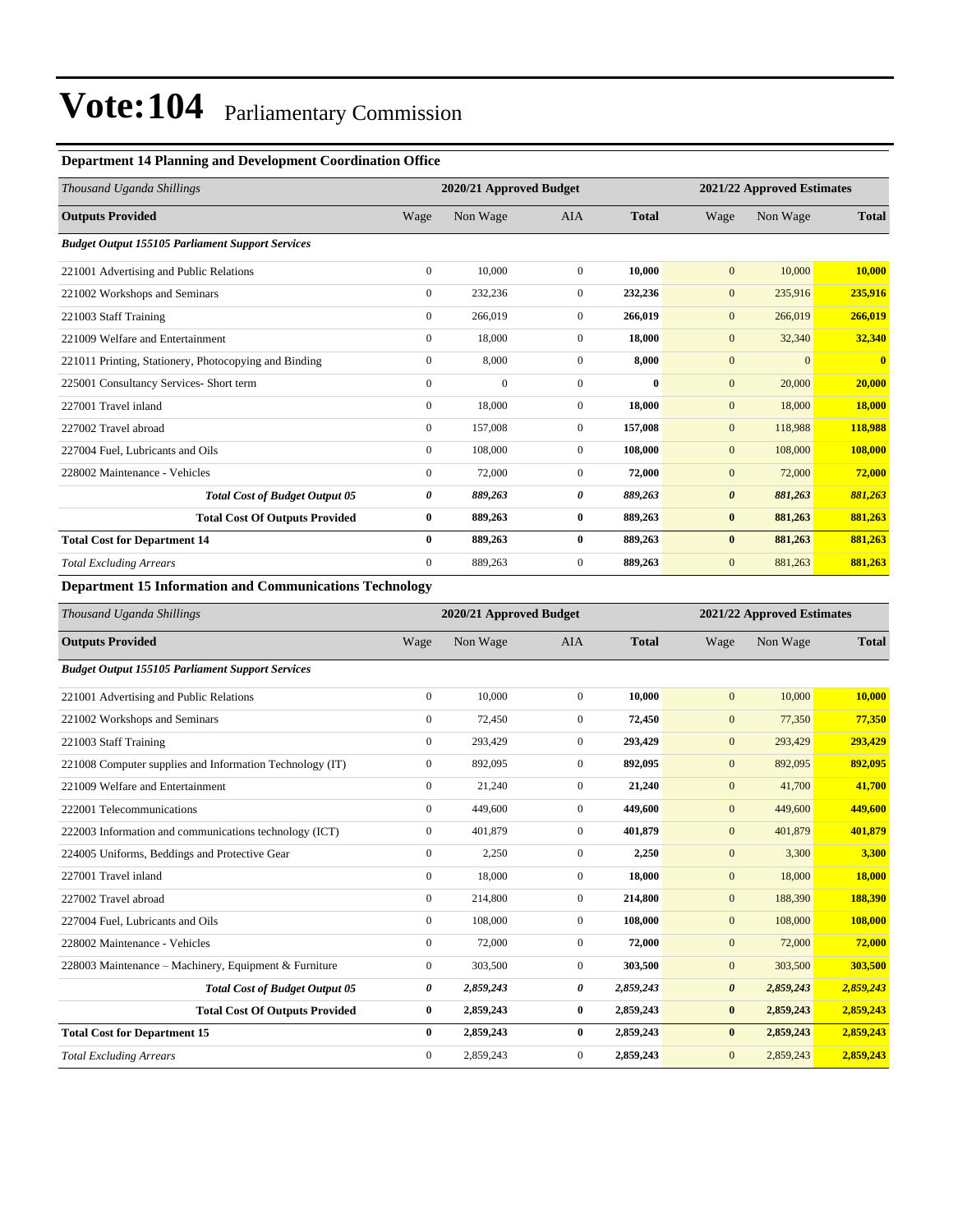### **Department 16 Human Resources Department**

| Thousand Uganda Shillings                                      |                  |           | 2020/21 Approved Budget |              |                       | 2021/22 Approved Estimates |                |  |
|----------------------------------------------------------------|------------------|-----------|-------------------------|--------------|-----------------------|----------------------------|----------------|--|
| <b>Outputs Provided</b>                                        | Wage             | Non Wage  | <b>AIA</b>              | <b>Total</b> | Wage                  | Non Wage                   | <b>Total</b>   |  |
| <b>Budget Output 155119 Human Resource Management Services</b> |                  |           |                         |              |                       |                            |                |  |
| 211103 Allowances (Inc. Casuals, Temporary)                    | $\mathbf{0}$     | 97,740    | $\overline{0}$          | 97,740       | $\mathbf{0}$          | 37,500                     | 37,500         |  |
| 213003 Retrenchment costs                                      | $\overline{0}$   | 44,054    | $\overline{0}$          | 44,054       | $\mathbf{0}$          | 62,351                     | 62,351         |  |
| 221001 Advertising and Public Relations                        | $\mathbf{0}$     | 39,259    | $\overline{0}$          | 39,259       | $\mathbf{0}$          | 81,120                     | 81,120         |  |
| 221002 Workshops and Seminars                                  | $\mathbf{0}$     | 67,650    | $\overline{0}$          | 67,650       | $\mathbf{0}$          | 67,750                     | 67,750         |  |
| 221003 Staff Training                                          | $\boldsymbol{0}$ | 353,011   | $\overline{0}$          | 353,011      | $\mathbf{0}$          | 353,011                    | 353,011        |  |
| 221004 Recruitment Expenses                                    | $\mathbf{0}$     | 98,742    | $\overline{0}$          | 98,742       | $\mathbf{0}$          | 200,090                    | 200,090        |  |
| 221009 Welfare and Entertainment                               | $\overline{0}$   | 238,407   | $\overline{0}$          | 238,407      | $\mathbf{0}$          | 397,970                    | 397,970        |  |
| 221017 Subscriptions                                           | $\overline{0}$   | 45,720    | $\overline{0}$          | 45,720       | $\mathbf{0}$          | 45,720                     | 45,720         |  |
| 225001 Consultancy Services- Short term                        | $\overline{0}$   | 200,900   | $\overline{0}$          | 200,900      | $\mathbf{0}$          | $\mathbf{0}$               | $\overline{0}$ |  |
| 227001 Travel inland                                           | $\overline{0}$   | 38,000    | $\mathbf{0}$            | 38,000       | $\mathbf{0}$          | 33,000                     | 33,000         |  |
| 227002 Travel abroad                                           | $\mathbf{0}$     | 239,575   | $\overline{0}$          | 239,575      | $\mathbf{0}$          | 184,547                    | 184,547        |  |
| 227004 Fuel, Lubricants and Oils                               | $\overline{0}$   | 108,000   | $\overline{0}$          | 108,000      | $\mathbf{0}$          | 108,000                    | 108,000        |  |
| 228002 Maintenance - Vehicles                                  | $\Omega$         | 72,000    | $\overline{0}$          | 72,000       | $\mathbf{0}$          | 72,000                     | 72,000         |  |
| <b>Total Cost of Budget Output 19</b>                          | 0                | 1,643,057 | 0                       | 1,643,057    | $\boldsymbol{\theta}$ | 1,643,057                  | 1,643,057      |  |
| <b>Total Cost Of Outputs Provided</b>                          | $\bf{0}$         | 1,643,057 | $\bf{0}$                | 1,643,057    | $\bf{0}$              | 1,643,057                  | 1,643,057      |  |
| <b>Total Cost for Department 16</b>                            | $\bf{0}$         | 1,643,057 | $\bf{0}$                | 1,643,057    | $\bf{0}$              | 1,643,057                  | 1,643,057      |  |
| <b>Total Excluding Arrears</b>                                 | $\mathbf{0}$     | 1,643,057 | $\mathbf{0}$            | 1,643,057    | $\mathbf{0}$          | 1,643,057                  | 1,643,057      |  |

### **Department 17 Public Relations Office**

| Thousand Uganda Shillings                               |                  | 2020/21 Approved Budget |                  | 2021/22 Approved Estimates |                       |           |              |
|---------------------------------------------------------|------------------|-------------------------|------------------|----------------------------|-----------------------|-----------|--------------|
| <b>Outputs Provided</b>                                 | Wage             | Non Wage                | <b>AIA</b>       | <b>Total</b>               | Wage                  | Non Wage  | <b>Total</b> |
| <b>Budget Output 155105 Parliament Support Services</b> |                  |                         |                  |                            |                       |           |              |
| 221001 Advertising and Public Relations                 | $\boldsymbol{0}$ | 3,313,899               | $\mathbf{0}$     | 3,313,899                  | $\mathbf{0}$          | 3,313,899 | 3,313,899    |
| 221002 Workshops and Seminars                           | $\mathbf{0}$     | 98,850                  | $\mathbf{0}$     | 98,850                     | $\mathbf{0}$          | 94,150    | 94,150       |
| 221003 Staff Training                                   | $\mathbf{0}$     | 205,238                 | $\mathbf{0}$     | 205,238                    | $\mathbf{0}$          | 205,238   | 205,238      |
| 221007 Books, Periodicals & Newspapers                  | $\mathbf{0}$     | 460,255                 | $\overline{0}$   | 460,255                    | $\mathbf{0}$          | 535,605   | 535,605      |
| 221009 Welfare and Entertainment                        | $\mathbf{0}$     | 454,355                 | $\overline{0}$   | 454,355                    | $\mathbf{0}$          | 494,025   | 494,025      |
| 221017 Subscriptions                                    | $\mathbf{0}$     | 45,000                  | $\mathbf{0}$     | 45,000                     | $\mathbf{0}$          | 45,000    | 45,000       |
| 227001 Travel inland                                    | $\mathbf{0}$     | 356,519                 | $\mathbf{0}$     | 356,519                    | $\mathbf{0}$          | 442,700   | 442,700      |
| 227002 Travel abroad                                    | $\boldsymbol{0}$ | 1,063,150               | $\mathbf{0}$     | 1,063,150                  | $\mathbf{0}$          | 761,649   | 761,649      |
| 227004 Fuel, Lubricants and Oils                        | $\boldsymbol{0}$ | 150,000                 | $\boldsymbol{0}$ | 150,000                    | $\mathbf{0}$          | 156,000   | 156,000      |
| 228002 Maintenance - Vehicles                           | $\mathbf{0}$     | 99,000                  | $\mathbf{0}$     | 99,000                     | $\mathbf{0}$          | 198,000   | 198,000      |
| <b>Total Cost of Budget Output 05</b>                   | 0                | 6,246,265               | 0                | 6,246,265                  | $\boldsymbol{\theta}$ | 6,246,265 | 6,246,265    |
| <b>Total Cost Of Outputs Provided</b>                   | $\bf{0}$         | 6,246,265               | 0                | 6,246,265                  | $\bf{0}$              | 6,246,265 | 6,246,265    |
| <b>Total Cost for Department 17</b>                     | $\mathbf{0}$     | 6,246,265               | $\mathbf{0}$     | 6,246,265                  | $\bf{0}$              | 6,246,265 | 6,246,265    |
| <b>Total Excluding Arrears</b>                          | $\mathbf{0}$     | 6,246,265               | $\mathbf{0}$     | 6,246,265                  | $\mathbf{0}$          | 6,246,265 | 6,246,265    |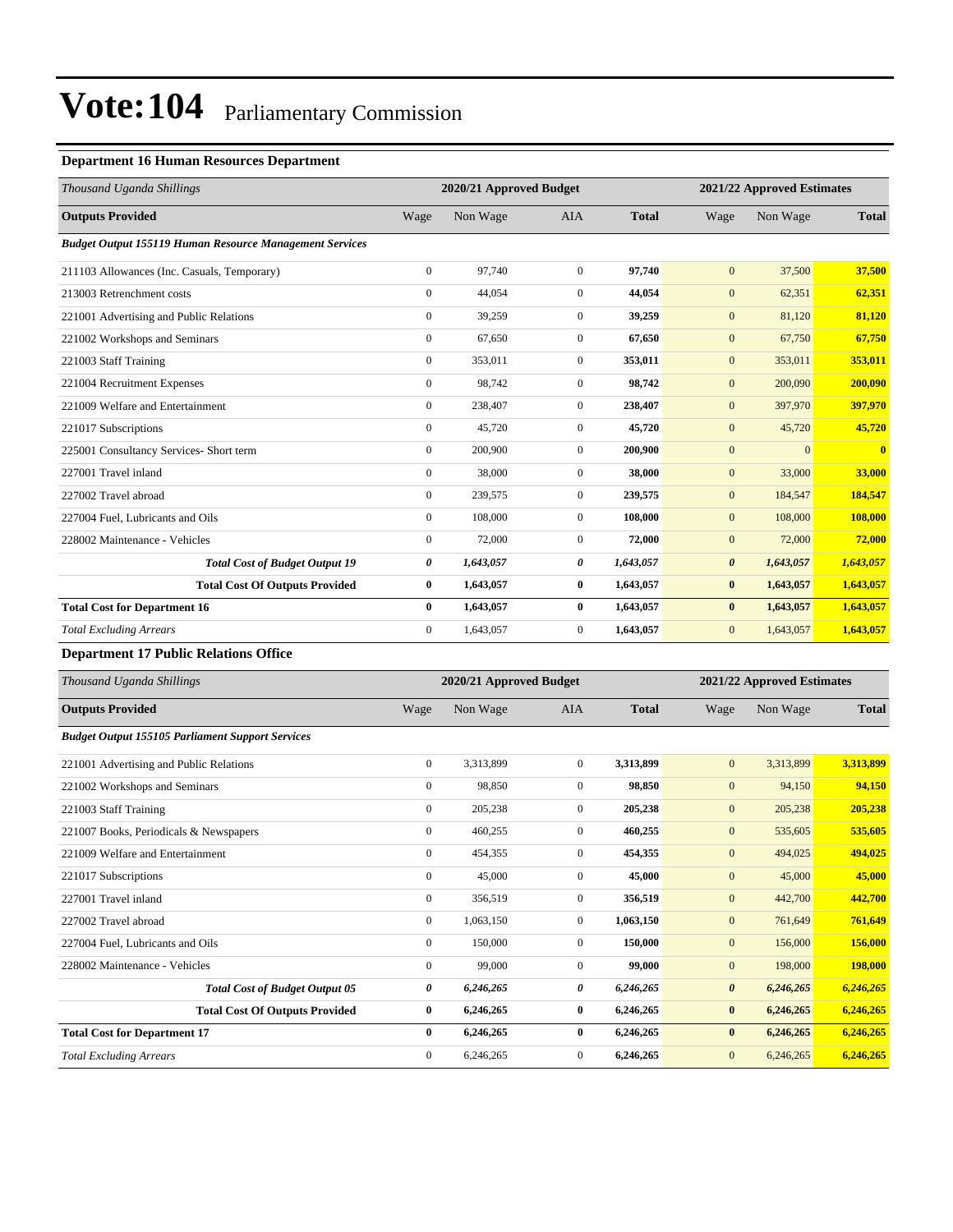### **Department 18 Office of the Clerk to Parliament**

| Thousand Uganda Shillings                               |                  | 2020/21 Approved Budget |                |              |                       | 2021/22 Approved Estimates |              |
|---------------------------------------------------------|------------------|-------------------------|----------------|--------------|-----------------------|----------------------------|--------------|
| <b>Outputs Provided</b>                                 | Wage             | Non Wage                | <b>AIA</b>     | <b>Total</b> | Wage                  | Non Wage                   | <b>Total</b> |
| <b>Budget Output 155105 Parliament Support Services</b> |                  |                         |                |              |                       |                            |              |
| 213002 Incapacity, death benefits and funeral expenses  | $\boldsymbol{0}$ | 126,000                 | $\overline{0}$ | 126,000      | $\mathbf{0}$          | 126,000                    | 126,000      |
| 221001 Advertising and Public Relations                 | $\mathbf{0}$     | 10,000                  | $\mathbf{0}$   | 10,000       | $\mathbf{0}$          | 10,000                     | 10,000       |
| 221002 Workshops and Seminars                           | $\mathbf{0}$     | 86,850                  | $\mathbf{0}$   | 86,850       | $\mathbf{0}$          | 84,550                     | 84,550       |
| 221003 Staff Training                                   | $\mathbf{0}$     | 282,074                 | $\mathbf{0}$   | 282,074      | $\mathbf{0}$          | 282,074                    | 282,074      |
| 221009 Welfare and Entertainment                        | $\mathbf{0}$     | 120,640                 | $\overline{0}$ | 120,640      | $\mathbf{0}$          | 125,520                    | 125,520      |
| 227001 Travel inland                                    | $\boldsymbol{0}$ | 276,000                 | $\mathbf{0}$   | 276,000      | $\mathbf{0}$          | 242,400                    | 242,400      |
| 227002 Travel abroad                                    | $\mathbf{0}$     | 548,942                 | $\mathbf{0}$   | 548,942      | $\mathbf{0}$          | 504,962                    | 504,962      |
| 227004 Fuel, Lubricants and Oils                        | $\mathbf{0}$     | 240,000                 | $\overline{0}$ | 240,000      | $\mathbf{0}$          | 180,000                    | 180,000      |
| 228002 Maintenance - Vehicles                           | $\mathbf{0}$     | 105,000                 | $\mathbf{0}$   | 105,000      | $\mathbf{0}$          | 240,000                    | 240,000      |
| <b>Total Cost of Budget Output 05</b>                   | 0                | 1,795,506               | 0              | 1,795,506    | $\boldsymbol{\theta}$ | 1,795,506                  | 1,795,506    |
| <b>Total Cost Of Outputs Provided</b>                   | $\bf{0}$         | 1,795,506               | $\bf{0}$       | 1,795,506    | $\bf{0}$              | 1,795,506                  | 1,795,506    |
| <b>Total Cost for Department 18</b>                     | $\bf{0}$         | 1,795,506               | $\bf{0}$       | 1,795,506    | $\bf{0}$              | 1,795,506                  | 1,795,506    |
| <b>Total Excluding Arrears</b>                          | $\mathbf{0}$     | 1,795,506               | $\mathbf{0}$   | 1,795,506    | $\mathbf{0}$          | 1,795,506                  | 1,795,506    |
| <b>Department 19 Internal Audit</b>                     |                  |                         |                |              |                       |                            |              |
| Thousand Uganda Shillings                               |                  | 2020/21 Approved Budget |                |              |                       | 2021/22 Approved Estimates |              |
| <b>Outputs Provided</b>                                 | Wage             | Non Wage                | <b>AIA</b>     | <b>Total</b> | Wage                  | Non Wage                   | <b>Total</b> |
| <b>Budget Output 155105 Parliament Support Services</b> |                  |                         |                |              |                       |                            |              |
| 211103 Allowances (Inc. Casuals, Temporary)             | $\boldsymbol{0}$ | 173,100                 | $\mathbf{0}$   | 173,100      | $\mathbf{0}$          | 173,100                    | 173,100      |
|                                                         |                  |                         |                |              |                       |                            |              |

| $\mathbf{0}$ | 22,050  | $\mathbf{0}$   | 22,050  | $\mathbf{0}$          | 24,550                                                                                                          |
|--------------|---------|----------------|---------|-----------------------|-----------------------------------------------------------------------------------------------------------------|
| $\mathbf{0}$ | 140,764 | $\mathbf{0}$   | 140,764 | $\mathbf{0}$          | 137,251                                                                                                         |
| $\mathbf{0}$ | 11,600  | $\mathbf{0}$   | 11,600  | $\mathbf{0}$          | 15,500                                                                                                          |
| $\mathbf{0}$ | 3,660   | $\mathbf{0}$   | 3,660   | $\mathbf{0}$          | 4,880                                                                                                           |
| $\mathbf{0}$ | 357,812 | $\mathbf{0}$   | 357,812 | $\mathbf{0}$          | 353,705                                                                                                         |
| $\mathbf{0}$ | 36,000  | $\mathbf{0}$   | 36,000  | $\mathbf{0}$          | 36,000                                                                                                          |
| $\mathbf{0}$ | 24,000  | $\overline{0}$ | 24,000  | $\mathbf{0}$          | 24,000                                                                                                          |
| 0            | 768,986 | 0              | 768,986 | $\boldsymbol{\theta}$ | 768,986                                                                                                         |
| $\bf{0}$     | 768,986 | $\bf{0}$       | 768,986 | $\bf{0}$              | 768,986                                                                                                         |
| $\bf{0}$     | 768,986 | $\mathbf{0}$   | 768,986 | $\bf{0}$              | 768.986                                                                                                         |
| $\mathbf{0}$ | 768,986 | $\Omega$       | 768,986 | $\mathbf{0}$          | 768,986                                                                                                         |
|              |         |                |         |                       | 24,550<br>137,251<br>15,500<br>4,880<br>353,705<br>36,000<br>24,000<br>768,986<br>768,986<br>768,986<br>768,986 |

#### **Department 20 Parliamentary Research Services**

| Thousand Uganda Shillings                               |              | 2020/21 Approved Budget |                | 2021/22 Approved Estimates |              |          |              |
|---------------------------------------------------------|--------------|-------------------------|----------------|----------------------------|--------------|----------|--------------|
| <b>Outputs Provided</b>                                 | Wage         | Non Wage                | AIA            | <b>Total</b>               | Wage         | Non Wage | <b>Total</b> |
| <b>Budget Output 155105 Parliament Support Services</b> |              |                         |                |                            |              |          |              |
| 211103 Allowances (Inc. Casuals, Temporary)             | $\mathbf{0}$ | 81.300                  | $\overline{0}$ | 81.300                     | $\mathbf{0}$ | 81,300   | 81,300       |
| 221001 Advertising and Public Relations                 | $\mathbf{0}$ | 10,000                  | $\mathbf{0}$   | 10.000                     | $\mathbf{0}$ | 10,000   | 10,000       |
| 221002 Workshops and Seminars                           | $\mathbf{0}$ | 118,050                 | $\mathbf{0}$   | 118,050                    | $\mathbf{0}$ | 151,650  | 151,650      |
| 221003 Staff Training                                   | $\mathbf{0}$ | 436,456                 | $\overline{0}$ | 436,456                    | $\mathbf{0}$ | 436,456  | 436,456      |
| 221007 Books, Periodicals & Newspapers                  | $\mathbf{0}$ | 81,000                  | $\overline{0}$ | 81.000                     | $\mathbf{0}$ | 135,000  | 135,000      |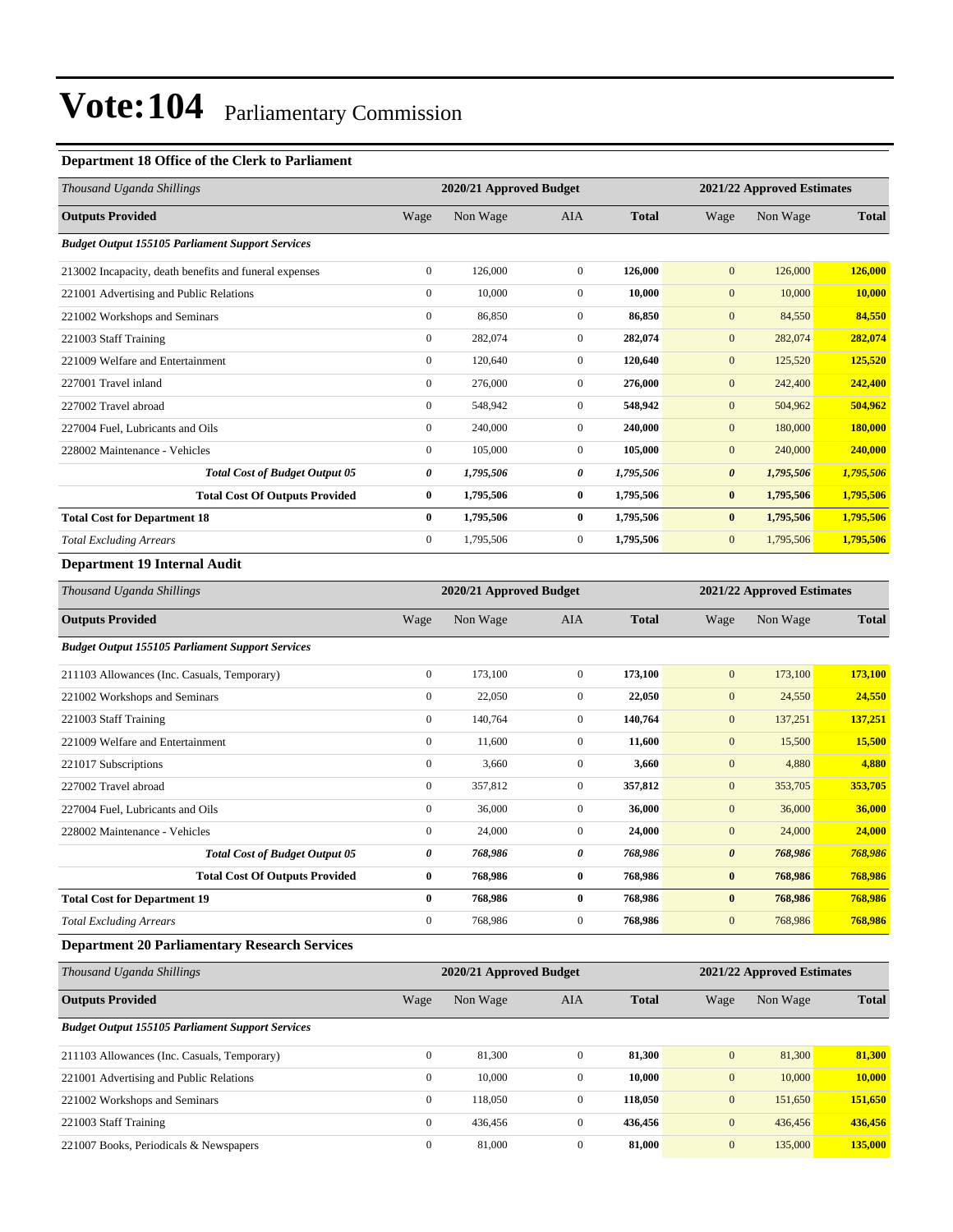| 221009 Welfare and Entertainment                      | $\mathbf{0}$ | 53,900    | $\mathbf{0}$   | 53,900       | $\boldsymbol{0}$<br>59,520         | 59,520                         |
|-------------------------------------------------------|--------------|-----------|----------------|--------------|------------------------------------|--------------------------------|
| 221011 Printing, Stationery, Photocopying and Binding | $\mathbf{0}$ | 90,900    | $\Omega$       | 90,900       | $\overline{0}$                     | $\overline{0}$<br>$\mathbf{0}$ |
| 221017 Subscriptions                                  | $\mathbf{0}$ | 15,000    | $\Omega$       | 15,000       | $\overline{0}$<br>30,000           | 30,000                         |
| 224005 Uniforms, Beddings and Protective Gear         | $\mathbf{0}$ | 33,462    | $\mathbf{0}$   | 33,462       | $\mathbf{0}$<br>32,331             | 32,331                         |
| 225001 Consultancy Services- Short term               | $\mathbf{0}$ | $\theta$  | $\Omega$       | $\mathbf{0}$ | $\overline{0}$<br>60,000           | 60,000                         |
| 227001 Travel inland                                  | $\mathbf{0}$ | 471,360   | $\Omega$       | 471,360      | $\overline{0}$<br>471,360          | 471,360                        |
| 227002 Travel abroad                                  | $\mathbf{0}$ | 589,395   | $\mathbf{0}$   | 589,395      | $\overline{0}$<br>326,306          | 326,306                        |
| 227004 Fuel, Lubricants and Oils                      | $\mathbf{0}$ | 144,000   | $\overline{0}$ | 144,000      | $\overline{0}$<br>180,000          | 180,000                        |
| 228002 Maintenance - Vehicles                         | $\mathbf{0}$ | 84,000    | $\mathbf{0}$   | 84,000       | $\overline{0}$<br>144,000          | 144,000                        |
| <b>Total Cost of Budget Output 05</b>                 | 0            | 2,208,824 | 0              | 2,208,824    | $\boldsymbol{\theta}$<br>2,117,924 | 2,117,924                      |
| <b>Total Cost Of Outputs Provided</b>                 | $\bf{0}$     | 2,208,824 | $\mathbf{0}$   | 2,208,824    | $\bf{0}$<br>2,117,924              | 2,117,924                      |
| <b>Total Cost for Department 20</b>                   | $\bf{0}$     | 2,208,824 | 0              | 2,208,824    | $\bf{0}$<br>2,117,924              | 2,117,924                      |
| <b>Total Excluding Arrears</b>                        | $\mathbf{0}$ | 2,208,824 | $\Omega$       | 2,208,824    | $\mathbf{0}$<br>2,117,924          | 2,117,924                      |

**Department 21 Administration and Transport Logistics**

| Thousand Uganda Shillings                               |                  | 2020/21 Approved Budget |                |              |                       | 2021/22 Approved Estimates |              |  |
|---------------------------------------------------------|------------------|-------------------------|----------------|--------------|-----------------------|----------------------------|--------------|--|
| <b>Outputs Provided</b>                                 | Wage             | Non Wage                | <b>AIA</b>     | <b>Total</b> | Wage                  | Non Wage                   | <b>Total</b> |  |
| <b>Budget Output 155105 Parliament Support Services</b> |                  |                         |                |              |                       |                            |              |  |
| 211103 Allowances (Inc. Casuals, Temporary)             | $\mathbf{0}$     | 64,000                  | $\overline{0}$ | 64,000       | $\mathbf{0}$          | 56,000                     | 56,000       |  |
| 221001 Advertising and Public Relations                 | $\mathbf{0}$     | 10,000                  | $\overline{0}$ | 10,000       | $\mathbf{0}$          | 10,000                     | 10,000       |  |
| 221002 Workshops and Seminars                           | $\mathbf{0}$     | 303,993                 | $\overline{0}$ | 303,993      | $\mathbf{0}$          | 361,650                    | 361,650      |  |
| 221003 Staff Training                                   | $\mathbf{0}$     | 616,400                 | $\overline{0}$ | 616,400      | $\mathbf{0}$          | 616,400                    | 616,400      |  |
| 221009 Welfare and Entertainment                        | $\mathbf{0}$     | 36,340                  | $\overline{0}$ | 36,340       | $\mathbf{0}$          | 43,760                     | 43,760       |  |
| 221017 Subscriptions                                    | $\mathbf{0}$     | 24,790                  | $\overline{0}$ | 24,790       | $\mathbf{0}$          | 20,663                     | 20,663       |  |
| 223003 Rent – (Produced Assets) to private entities     | $\mathbf{0}$     | $\Omega$                | $\overline{0}$ | $\bf{0}$     | $\mathbf{0}$          | 84,960                     | 84,960       |  |
| 224005 Uniforms, Beddings and Protective Gear           | $\mathbf{0}$     | 93.765                  | $\overline{0}$ | 93,765       | $\mathbf{0}$          | 114,200                    | 114,200      |  |
| 227001 Travel inland                                    | $\mathbf{0}$     | 471,000                 | $\overline{0}$ | 471,000      | $\mathbf{0}$          | 471,000                    | 471,000      |  |
| 227002 Travel abroad                                    | $\mathbf{0}$     | 341,575                 | $\overline{0}$ | 341,575      | $\mathbf{0}$          | 341,575                    | 341,575      |  |
| 227004 Fuel, Lubricants and Oils                        | $\boldsymbol{0}$ | 1,424,578               | $\overline{0}$ | 1,424,578    | $\mathbf{0}$          | 1,424,578                  | 1,424,578    |  |
| 228002 Maintenance - Vehicles                           | $\mathbf{0}$     | 1,775,000               | $\overline{0}$ | 1,775,000    | $\mathbf{0}$          | 1,616,655                  | 1,616,655    |  |
| <b>Total Cost of Budget Output 05</b>                   | 0                | 5,161,441               | 0              | 5,161,441    | $\boldsymbol{\theta}$ | 5,161,441                  | 5,161,441    |  |
| <b>Total Cost Of Outputs Provided</b>                   | $\bf{0}$         | 5,161,441               | $\bf{0}$       | 5,161,441    | $\bf{0}$              | 5,161,441                  | 5,161,441    |  |
| <b>Total Cost for Department 21</b>                     | $\bf{0}$         | 5,161,441               | $\bf{0}$       | 5,161,441    | $\bf{0}$              | 5,161,441                  | 5,161,441    |  |
| <b>Total Excluding Arrears</b>                          | $\mathbf{0}$     | 5,161,441               | 0              | 5,161,441    | $\mathbf{0}$          | 5,161,441                  | 5,161,441    |  |
| <b>Department 22 Committee Affairs</b>                  |                  |                         |                |              |                       |                            |              |  |

| Thousand Uganda Shillings                               | 2020/21 Approved Budget |           |              |              |                  | 2021/22 Approved Estimates |              |  |  |
|---------------------------------------------------------|-------------------------|-----------|--------------|--------------|------------------|----------------------------|--------------|--|--|
| <b>Outputs Provided</b>                                 | Wage                    | Non Wage  | <b>AIA</b>   | <b>Total</b> | Wage             | Non Wage                   | <b>Total</b> |  |  |
| <b>Budget Output 155102 Standing Committee Services</b> |                         |           |              |              |                  |                            |              |  |  |
| 211103 Allowances (Inc. Casuals, Temporary)             | $\mathbf{0}$            | 4,003,820 | $\mathbf{0}$ | 4,003,820    | $\boldsymbol{0}$ | 4,003,820                  | 4,003,820    |  |  |
| 221001 Advertising and Public Relations                 | $\mathbf{0}$            | 547,200   | $\mathbf{0}$ | 547,200      | $\overline{0}$   | 339,200                    | 339,200      |  |  |
| 221002 Workshops and Seminars                           | $\mathbf{0}$            | .083.200  | $\mathbf{0}$ | 1.083.200    | $\mathbf{0}$     | 1,083,200                  | 1,083,200    |  |  |
| 221009 Welfare and Entertainment                        | $\mathbf{0}$            | .269.000  | 0            | 1.269.000    | $\mathbf{0}$     | 1.269,000                  | 1.269,000    |  |  |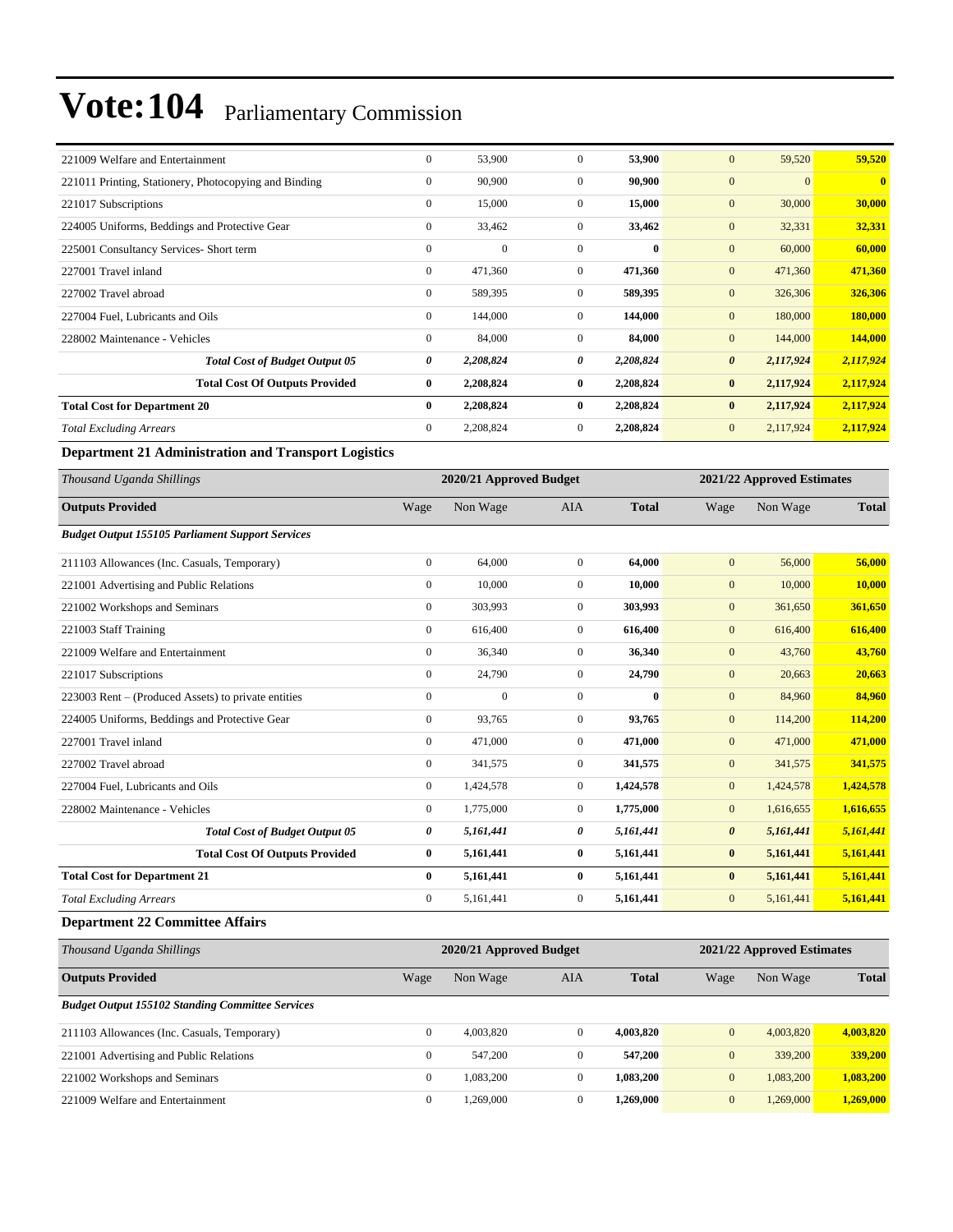| 227001 Travel inland                |                                       | $\mathbf{0}$ | 5.279.280  | $\mathbf{0}$ | 5,279,280  | 5.279.280<br>$\mathbf{0}$           | 5,279,280  |
|-------------------------------------|---------------------------------------|--------------|------------|--------------|------------|-------------------------------------|------------|
| 227002 Travel abroad                |                                       | $\mathbf{0}$ | 11.355.697 | $\mathbf{0}$ | 11,355,697 | $\mathbf{0}$<br>6,620,625           | 6,620,625  |
| 227004 Fuel. Lubricants and Oils    |                                       | $\mathbf{0}$ | 120,000    | $\Omega$     | 120,000    | 328,000<br>$\mathbf{0}$             | 328,000    |
|                                     | <b>Total Cost of Budget Output 02</b> | 0            | 23,658,197 | 0            | 23,658,197 | $\boldsymbol{\theta}$<br>18,923,125 | 18,923,125 |
|                                     | <b>Total Cost Of Outputs Provided</b> | 0            | 23,658,197 | $\bf{0}$     | 23,658,197 | 18,923,125<br>$\bf{0}$              | 18,923,125 |
| <b>Total Cost for Department 22</b> |                                       | 0            | 23,658,197 | $\bf{0}$     | 23,658,197 | 18,923,125<br>$\bf{0}$              | 18,923,125 |
| <b>Total Excluding Arrears</b>      |                                       | $\mathbf{0}$ | 23.658.197 | $\Omega$     | 23.658.197 | $\mathbf{0}$<br>18,923,125          | 18,923,125 |

#### **Department 23 Office of the Leader of Government Business**

| Thousand Uganda Shillings                               |                  | 2020/21 Approved Budget |                |              | 2021/22 Approved Estimates |           |              |
|---------------------------------------------------------|------------------|-------------------------|----------------|--------------|----------------------------|-----------|--------------|
| <b>Outputs Provided</b>                                 | Wage             | Non Wage                | <b>AIA</b>     | <b>Total</b> | Wage                       | Non Wage  | <b>Total</b> |
| <b>Budget Output 155105 Parliament Support Services</b> |                  |                         |                |              |                            |           |              |
| 211103 Allowances (Inc. Casuals, Temporary)             | $\overline{0}$   | 138,000                 | $\overline{0}$ | 138,000      | $\mathbf{0}$               | 138,000   | 138,000      |
| 221001 Advertising and Public Relations                 | $\mathbf{0}$     | 10,000                  | $\mathbf{0}$   | 10,000       | $\mathbf{0}$               | 10,000    | 10,000       |
| 221002 Workshops and Seminars                           | $\boldsymbol{0}$ | 97,354                  | $\overline{0}$ | 97,354       | $\mathbf{0}$               | 97,354    | 97,354       |
| 221003 Staff Training                                   | $\boldsymbol{0}$ | 151,256                 | $\mathbf{0}$   | 151,256      | $\mathbf{0}$               | 151,256   | 151,256      |
| 221009 Welfare and Entertainment                        | $\overline{0}$   | 142,960                 | $\overline{0}$ | 142,960      | $\mathbf{0}$               | 142,960   | 142,960      |
| 227001 Travel inland                                    | $\overline{0}$   | 196,500                 | $\overline{0}$ | 196,500      | $\mathbf{0}$               | 196,500   | 196,500      |
| 227002 Travel abroad                                    | $\mathbf{0}$     | 510,188                 | $\overline{0}$ | 510,188      | $\mathbf{0}$               | 510,188   | 510,188      |
| 227004 Fuel, Lubricants and Oils                        | $\overline{0}$   | 120,000                 | $\overline{0}$ | 120,000      | $\mathbf{0}$               | 120,000   | 120,000      |
| 228002 Maintenance - Vehicles                           | $\overline{0}$   | 48,000                  | $\mathbf{0}$   | 48,000       | $\mathbf{0}$               | 48,000    | 48,000       |
| <b>Total Cost of Budget Output 05</b>                   | 0                | 1,414,258               | 0              | 1,414,258    | $\boldsymbol{\theta}$      | 1,414,258 | 1,414,258    |
| <b>Total Cost Of Outputs Provided</b>                   | $\bf{0}$         | 1,414,258               | $\bf{0}$       | 1,414,258    | $\bf{0}$                   | 1,414,258 | 1,414,258    |
| <b>Total Cost for Department 23</b>                     | $\bf{0}$         | 1,414,258               | $\bf{0}$       | 1,414,258    | $\bf{0}$                   | 1,414,258 | 1,414,258    |
| <b>Total Excluding Arrears</b>                          | $\overline{0}$   | 1,414,258               | $\overline{0}$ | 1,414,258    | $\mathbf{0}$               | 1,414,258 | 1,414,258    |

#### **Department 24 Institute of Parliamentary Studies**

| Thousand Uganda Shillings                               |                | 2020/21 Approved Budget |                |              | 2021/22 Approved Estimates |                       |                         |
|---------------------------------------------------------|----------------|-------------------------|----------------|--------------|----------------------------|-----------------------|-------------------------|
| <b>Outputs Provided</b>                                 | Wage           | Non Wage                | <b>AIA</b>     | <b>Total</b> | Wage                       | Non Wage              | <b>Total</b>            |
| <b>Budget Output 155105 Parliament Support Services</b> |                |                         |                |              |                            |                       |                         |
| 211103 Allowances (Inc. Casuals, Temporary)             | $\overline{0}$ | 50,000                  | $\Omega$       | 50,000       | $\mathbf{0}$               | $\overline{0}$        | $\overline{0}$          |
| 221001 Advertising and Public Relations                 | $\overline{0}$ | 10.000                  | $\Omega$       | 10,000       | $\mathbf{0}$               | $\Omega$              | $\overline{0}$          |
| 221002 Workshops and Seminars                           | $\overline{0}$ | 1,428,613               | $\overline{0}$ | 1,428,613    | $\mathbf{0}$               | $\overline{0}$        | $\overline{0}$          |
| 221003 Staff Training                                   | $\mathbf{0}$   | 231,273                 | $\overline{0}$ | 231,273      | $\mathbf{0}$               | $\overline{0}$        | $\overline{0}$          |
| 221009 Welfare and Entertainment                        | $\overline{0}$ | 40,615                  | $\Omega$       | 40,615       | $\mathbf{0}$               | $\Omega$              | $\overline{0}$          |
| 221011 Printing, Stationery, Photocopying and Binding   | $\overline{0}$ | 91,671                  | $\overline{0}$ | 91,671       | $\mathbf{0}$               | $\overline{0}$        | $\overline{0}$          |
| 225001 Consultancy Services- Short term                 | $\overline{0}$ | 155,000                 | $\Omega$       | 155,000      | $\mathbf{0}$               | $\Omega$              | $\overline{0}$          |
| 227001 Travel inland                                    | $\mathbf{0}$   | 36,000                  | $\Omega$       | 36,000       | $\mathbf{0}$               | $\overline{0}$        | $\mathbf{0}$            |
| 227002 Travel abroad                                    | $\mathbf{0}$   | 221,160                 | $\overline{0}$ | 221,160      | $\mathbf{0}$               | $\overline{0}$        | $\overline{0}$          |
| 227004 Fuel, Lubricants and Oils                        | $\overline{0}$ | 78,000                  | $\Omega$       | 78,000       | $\mathbf{0}$               | $\overline{0}$        | $\mathbf{0}$            |
| 228002 Maintenance - Vehicles                           | $\mathbf{0}$   | 51,000                  | $\overline{0}$ | 51,000       | $\mathbf{0}$               | $\overline{0}$        | $\overline{0}$          |
| <b>Total Cost of Budget Output 05</b>                   | 0              | 2,393,331               | 0              | 2,393,331    | $\boldsymbol{\theta}$      | $\boldsymbol{\theta}$ | $\theta$                |
| <b>Total Cost Of Outputs Provided</b>                   | $\bf{0}$       | 2,393,331               | $\bf{0}$       | 2,393,331    | $\bf{0}$                   | $\bf{0}$              | $\overline{0}$          |
| <b>Total Cost for Department 24</b>                     | $\bf{0}$       | 2,393,331               | $\bf{0}$       | 2,393,331    | $\bf{0}$                   | $\bf{0}$              | $\mathbf{0}$            |
| <b>Total Excluding Arrears</b>                          | $\mathbf{0}$   | 2,393,331               | $\overline{0}$ | 2,393,331    | $\overline{0}$             | $\overline{0}$        | $\overline{\mathbf{0}}$ |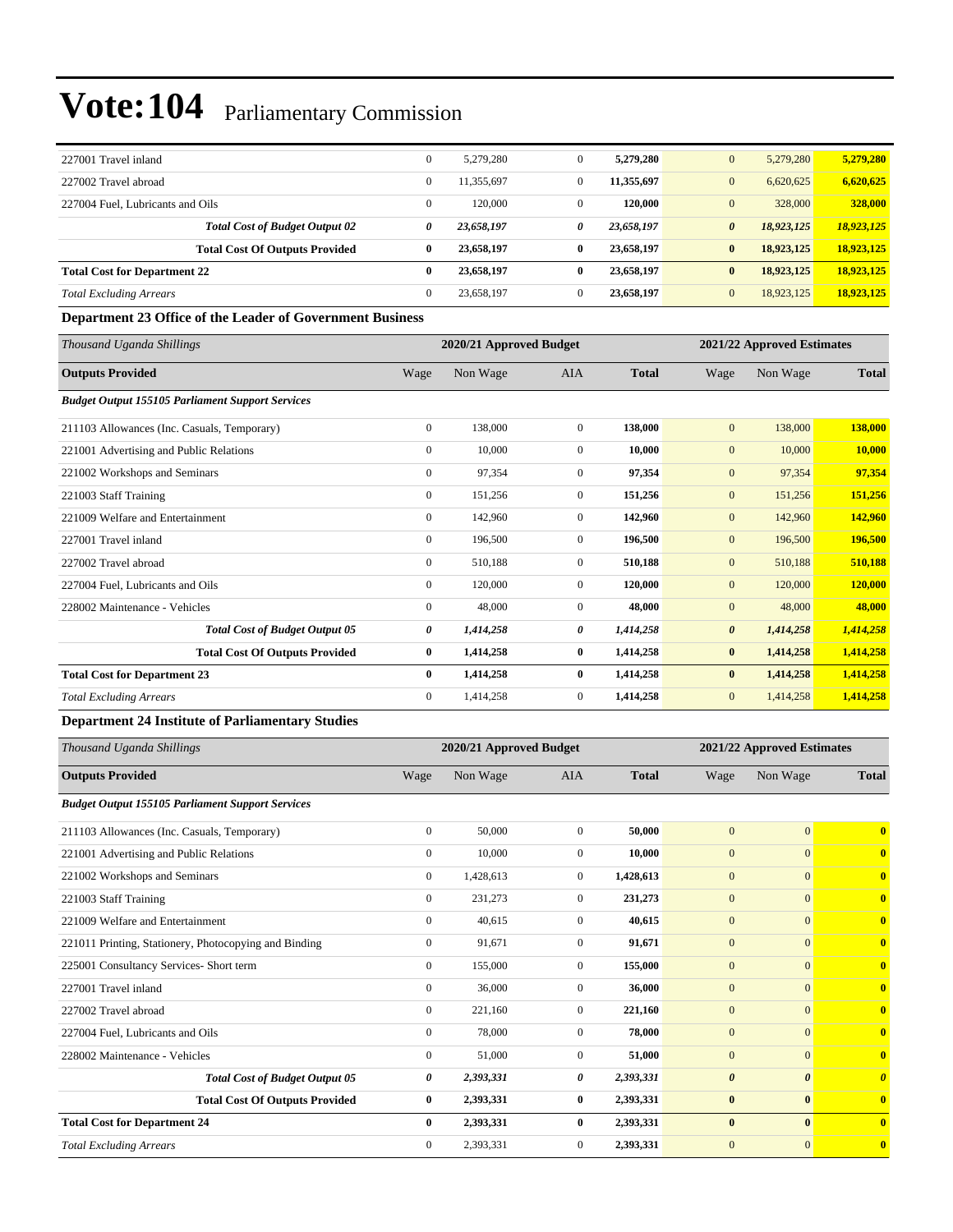### **Department 25 Litigation and Compliance**

| Thousand Uganda Shillings                               |                  | 2020/21 Approved Budget |                  |              | 2021/22 Approved Estimates |           |               |
|---------------------------------------------------------|------------------|-------------------------|------------------|--------------|----------------------------|-----------|---------------|
| <b>Outputs Provided</b>                                 | Wage             | Non Wage                | <b>AIA</b>       | <b>Total</b> | Wage                       | Non Wage  | <b>Total</b>  |
| <b>Budget Output 155105 Parliament Support Services</b> |                  |                         |                  |              |                            |           |               |
| 221001 Advertising and Public Relations                 | $\mathbf{0}$     | 10,000                  | $\overline{0}$   | 10,000       | $\mathbf{0}$               | 10,000    | 10,000        |
| 221002 Workshops and Seminars                           | $\boldsymbol{0}$ | 65,250                  | 0                | 65,250       | $\mathbf{0}$               | 72,550    | 72,550        |
| 221003 Staff Training                                   | $\mathbf{0}$     | 502,605                 | $\overline{0}$   | 502,605      | $\mathbf{0}$               | 491,195   | 491,195       |
| 221007 Books, Periodicals & Newspapers                  | $\mathbf{0}$     | 70,000                  | $\Omega$         | 70,000       | $\mathbf{0}$               | 142,445   | 142,445       |
| 221009 Welfare and Entertainment                        | $\boldsymbol{0}$ | 37,740                  | $\overline{0}$   | 37,740       | $\mathbf{0}$               | 37,740    | 37,740        |
| 221017 Subscriptions                                    | $\overline{0}$   | 53,400                  | $\overline{0}$   | 53,400       | $\mathbf{0}$               | 53,400    | 53,400        |
| 224005 Uniforms, Beddings and Protective Gear           | $\boldsymbol{0}$ | $\mathbf{0}$            | $\boldsymbol{0}$ | $\bf{0}$     | $\mathbf{0}$               | 57,000    | 57,000        |
| 227001 Travel inland                                    | $\mathbf{0}$     | 18,000                  | $\overline{0}$   | 18,000       | $\mathbf{0}$               | 18,000    | <b>18,000</b> |
| 227002 Travel abroad                                    | $\mathbf{0}$     | 546,472                 | $\overline{0}$   | 546,472      | $\mathbf{0}$               | 337,137   | 337,137       |
| 227004 Fuel, Lubricants and Oils                        | $\overline{0}$   | 72,000                  | $\overline{0}$   | 72,000       | $\mathbf{0}$               | 108,000   | 108,000       |
| 228002 Maintenance - Vehicles                           | $\mathbf{0}$     | 48,000                  | $\overline{0}$   | 48,000       | $\mathbf{0}$               | 96,000    | 96,000        |
| 282102 Fines and Penalties/ Court wards                 | $\boldsymbol{0}$ | 400,000                 | $\mathbf{0}$     | 400,000      | $\mathbf{0}$               | 400,000   | 400,000       |
| <b>Total Cost of Budget Output 05</b>                   | 0                | 1,823,467               | 0                | 1,823,467    | $\boldsymbol{\theta}$      | 1,823,467 | 1,823,467     |
| <b>Total Cost Of Outputs Provided</b>                   | $\bf{0}$         | 1,823,467               | $\bf{0}$         | 1,823,467    | $\bf{0}$                   | 1,823,467 | 1,823,467     |
| <b>Total Cost for Department 25</b>                     | $\bf{0}$         | 1,823,467               | $\bf{0}$         | 1,823,467    | $\bf{0}$                   | 1,823,467 | 1,823,467     |
| <b>Total Excluding Arrears</b>                          | $\overline{0}$   | 1,823,467               | $\mathbf{0}$     | 1,823,467    | $\mathbf{0}$               | 1,823,467 | 1,823,467     |
| <b>Development Budget Estimates</b>                     |                  |                         |                  |              |                            |           |               |

### **Project 0355 Rehabilitation of Parliament**

| Thousand Uganda Shillings                                                             | 2020/21 Approved Budget       |                     |                | 2021/22 Draft Estimates |             |                               |              |
|---------------------------------------------------------------------------------------|-------------------------------|---------------------|----------------|-------------------------|-------------|-------------------------------|--------------|
| <b>Capital Purchases</b>                                                              | <b>GoU Dev't External Fin</b> |                     | <b>AIA</b>     | <b>Total</b>            |             | <b>GoU Dev't External Fin</b> | <b>Total</b> |
| <b>Budget Output 155172 Government Buildings and Administrative Infrastructure</b>    |                               |                     |                |                         |             |                               |              |
| 312101 Non-Residential Buildings                                                      | 62,441,000                    | $\boldsymbol{0}$    | $\theta$       | 62,441,000              | 54,204,664  | $\overline{0}$                | 54,204,664   |
| Total Cost Of Budget Output 155172                                                    | 62,441,000                    | 0                   | 0              | 62,441,000              | 54,204,664  | $\boldsymbol{\theta}$         | 54,204,664   |
| <b>Budget Output 155175 Purchase of Motor Vehicles and Other Transport Equipment</b>  |                               |                     |                |                         |             |                               |              |
| 312201 Transport Equipment                                                            | $\overline{0}$                | $\overline{0}$      | $\mathbf{0}$   | $\bf{0}$                | 116,422,600 | $\overline{0}$                | 116,422,600  |
| <b>Total Cost Of Budget Output 155175</b>                                             | 0                             | 0                   | 0              | 0                       | 116,422,600 | $\boldsymbol{\theta}$         | 116,422,600  |
| <b>Budget Output 155177 Purchase of Specialised Machinery &amp; Equipment</b>         |                               |                     |                |                         |             |                               |              |
| 312202 Machinery and Equipment                                                        | 2,950,000                     | $\overline{0}$      | $\Omega$       | 2,950,000               | 2,795,736   | $\mathbf{0}$                  | 2,795,736    |
| <b>Total Cost Of Budget Output 155177</b>                                             | 2,950,000                     | 0                   | 0              | 2,950,000               | 2,795,736   | $\boldsymbol{\theta}$         | 2,795,736    |
| <b>Budget Output 155178 Purchase of Office and Residential Furniture and Fittings</b> |                               |                     |                |                         |             |                               |              |
| 312203 Furniture & Fixtures                                                           | 300,000                       | $\overline{0}$      | $\overline{0}$ | 300,000                 | 2,268,000   | $\mathbf{0}$                  | 2,268,000    |
| <b>Total Cost Of Budget Output 155178</b>                                             | 300,000                       | 0                   | 0              | 300,000                 | 2,268,000   | $\boldsymbol{\theta}$         | 2,268,000    |
| <b>Total Cost for Capital Purchases</b>                                               | 65,691,000                    | $\boldsymbol{0}$    | $\overline{0}$ | 65,691,000              | 175,691,000 | $\overline{0}$                | 175,691,000  |
| <b>Total Cost for Project: 0355</b>                                                   | 65,691,000                    | $\overline{0}$      | $\overline{0}$ | 65,691,000              | 175,691,000 | $\overline{0}$                | 175,691,000  |
| <b>Total Excluding Arrears</b>                                                        | 65,691,000                    | $\mathbf{0}$        | $\overline{0}$ | 65,691,000              | 175,691,000 | $\Omega$                      | 175,691,000  |
|                                                                                       | GoU                           | <b>External Fin</b> | <b>AIA</b>     | <b>Total</b>            | GoU         | <b>External Fin</b>           | <b>Total</b> |
| <b>Total Cost for Sub-SubProgramme 51</b>                                             | 672,828,886                   | 0                   | $\bf{0}$       | 672,828,886             | 834,943,116 | $\bf{0}$                      | 834,943,116  |
| <b>Total Excluding Arrears</b>                                                        | 672,828,886                   | $\mathbf{0}$        | $\overline{0}$ | 672,828,886             | 834,943,116 | $\Omega$                      | 834,943,116  |